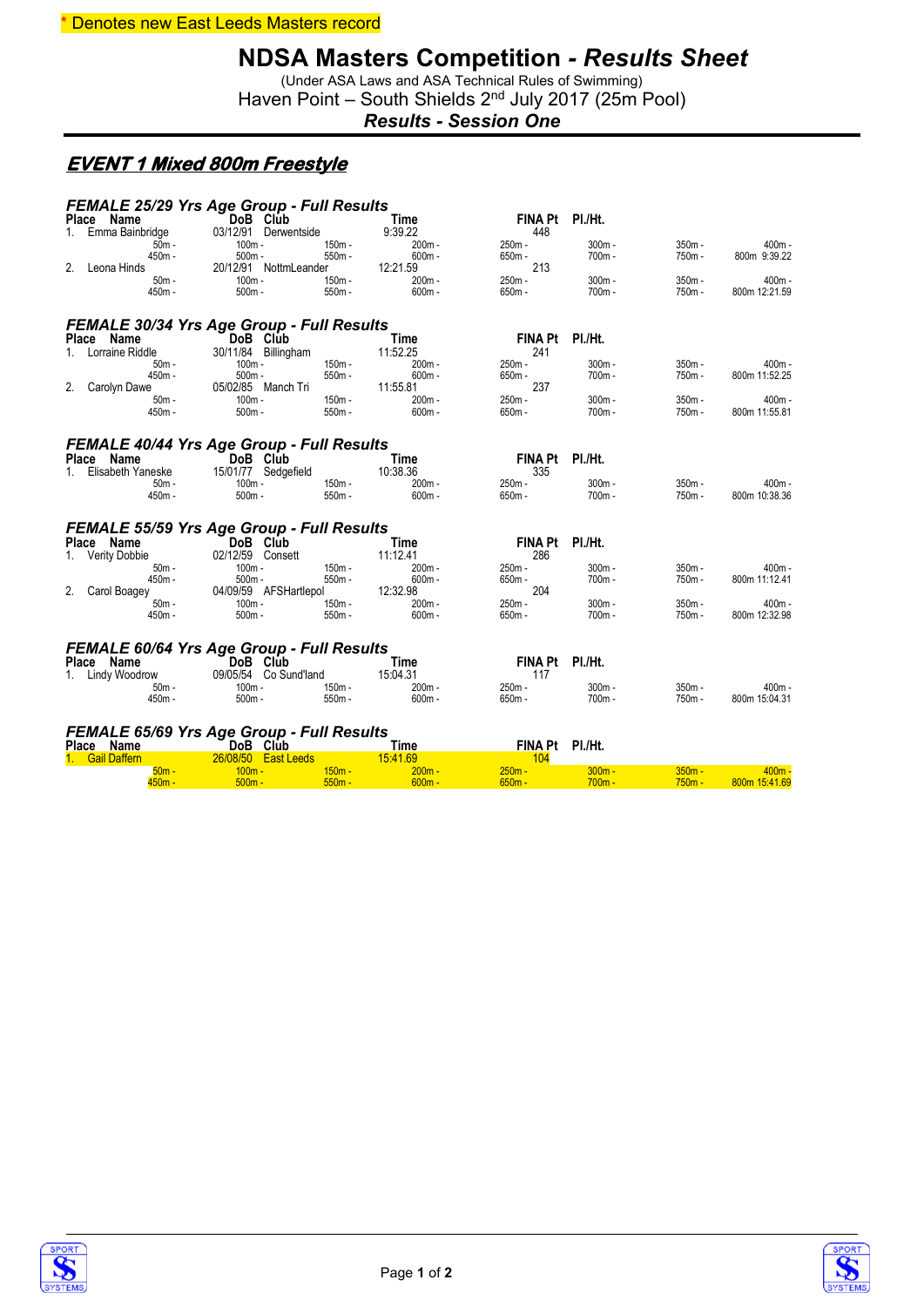(Under ASA Laws and ASA Technical Rules of Swimming) Haven Point - South Shields 2<sup>nd</sup> July 2017 (25m Pool)

*Results - Session One*

### **EVENT 1 Mixed 800m Freestyle**

| Place Name                                | MALE 25/29 Yrs Age Group - Full Results<br>DoB Club        |                      | Time                 | FINA Pt PI./Ht.        |                      |                      |                           |
|-------------------------------------------|------------------------------------------------------------|----------------------|----------------------|------------------------|----------------------|----------------------|---------------------------|
| 1. William Jolly                          | 10/01/91 Newcastle                                         |                      | 9:03.31              | 543                    |                      |                      |                           |
| $50m -$                                   | $100m -$                                                   | $150m -$             | 200m -               | 250m -                 | $300m -$             | $350m -$             | 400m -                    |
| 450m -                                    | $500m -$                                                   | $550m -$             | $600m -$             | 650m -                 | 700m-                | 750m-                | 800m 9:03.31              |
|                                           | <b>MALE 30/34 Yrs Age Group - Full Results</b>             |                      |                      |                        |                      |                      |                           |
| Place Name                                | DoB Club                                                   |                      | Time                 | FINA Pt PI./Ht.        |                      |                      |                           |
| 1. Graham Kennedy<br>$50m -$              | 15/05/84 Boldon<br>$100m -$                                | 150m -               | 10:00.57<br>200m -   | 402<br>250m -          | $300m -$             | 350m -               | 400m -                    |
| 450m -                                    | $500m -$                                                   | 550m -               | $600m -$             | 650m -                 | $700m -$             | 750m -               | 800m 10:00.57             |
|                                           |                                                            |                      |                      |                        |                      |                      |                           |
|                                           | MALE 35/39 Yrs Age Group - Full Results                    |                      |                      |                        |                      |                      |                           |
| Place Name<br><b>Nick Valentine</b><br>1. | DoB Club<br>06/02/81 Newcastle                             |                      | Time<br>8:56.09      | FINA Pt PI./Ht.<br>565 |                      |                      |                           |
| $50m -$                                   | $100m -$                                                   | $150m -$             | 200m-                | 250m -                 | $300m -$             | $350m -$             | 400m -                    |
| 450m -<br>2.<br>Matthew Cooper            | $500m -$<br>13/02/81 Middlesboro                           | $550m -$             | $600m -$<br>11:45.56 | $650m -$<br>248        | $700m -$             | 750m -               | 800m 8:56.09              |
| $50m -$                                   | $100m -$                                                   | 150m -               | 200m -               | 250m -                 | $300m -$             | 350m -               | $400m -$                  |
| 450m -                                    | $500m -$                                                   | $550m -$             | $600m -$             | 650m -                 | 700m-                | 750m -               | 800m 11:45.56             |
|                                           |                                                            |                      |                      |                        |                      |                      |                           |
| Place Name                                | <b>MALE 40/44 Yrs Age Group - Full Results</b><br>DoB Club |                      | <b>Time</b>          | FINA Pt PI./Ht.        |                      |                      |                           |
| <b>Ben Shaw</b>                           | 28/05/76 East Leeds                                        |                      | 9:48.37              | 428                    |                      |                      |                           |
| $50m -$<br>$450m -$                       | $100m -$<br>$500m -$                                       | $150m -$<br>$550m -$ | $200m -$<br>$600m -$ | $250m -$<br>$650m -$   | $300m -$<br>$700m -$ | $350m -$<br>$750m -$ | $400m -$<br>800m 9:48.37  |
| Chris Toop<br>3.                          | 20/03/76 Co Sund'land                                      |                      | 11:18.44             | 279                    |                      |                      |                           |
| $50m -$<br>450m -                         | $100m -$<br>$500m -$                                       | 150m -<br>$550m -$   | 200m-<br>$600m -$    | 250m -<br>$650m -$     | $300m -$<br>$700m -$ | 350m -<br>750m -     | 400m -<br>800m 11:18.44   |
|                                           |                                                            |                      |                      |                        |                      |                      |                           |
|                                           |                                                            |                      |                      |                        |                      |                      |                           |
|                                           |                                                            |                      |                      |                        |                      |                      |                           |
| Place Name                                | <b>MALE 45/49 Yrs Age Group - Full Results</b><br>DoB Club |                      | Time                 | FINA Pt PI./Ht.        |                      |                      |                           |
| Alan Weddell<br>1.                        | 16/03/72 Ashington                                         |                      | 15:28.25             | 109                    |                      |                      |                           |
| $50m -$<br>450m -                         | 100m -<br>$500m -$                                         | $150m -$<br>$550m -$ | $200m -$<br>$600m -$ | 250m -<br>$650m -$     | $300m -$<br>$700m -$ | $350m -$<br>750m -   | 400m -<br>800m 15:28.25   |
| Colin Ovington                            | 16/07/69 Unattached                                        |                      | <b>DNC</b>           |                        |                      |                      |                           |
|                                           |                                                            |                      |                      |                        |                      |                      |                           |
|                                           | <b>MALE 50/54 Yrs Age Group - Full Results</b>             |                      |                      |                        |                      |                      |                           |
| Place Name<br>1. Tony Day                 | DoB Club<br>14/04/65 Darlington                            |                      | Time<br>9:24.06      | FINA Pt PI./Ht.<br>485 |                      |                      |                           |
| $50m -$                                   | $100m -$                                                   | $150m -$             | 200m-                | 250m -                 | 300m-                | 350m -               | 400m -                    |
| 450m -                                    | $500m -$                                                   | $550m -$             | $600m -$             | $650m -$               | 700m -               | 750m -               | 800m 9:24.06              |
|                                           |                                                            |                      |                      |                        |                      |                      |                           |
| Place Name                                | <b>MALE 55/59 Yrs Age Group - Full Results</b><br>DoB Club |                      | Time                 | FINA Pt PI./Ht.        |                      |                      |                           |
| <b>Stewart Rowe</b><br>1.                 | 10/10/62 King'f Scar                                       |                      | 11:25.07             | 271                    |                      |                      |                           |
| $50m -$<br>450m -                         | $100m -$<br>$500m -$                                       | $150m -$<br>$550m -$ | $200m -$<br>$600m -$ | 250m -<br>650m -       | 300m-<br>700m-       | 350m -<br>750m-      | 400m -<br>800m 11:25.07   |
| 2.<br>Peter French                        | 01/11/58 Newcastle                                         |                      | 12:25.76             | 210                    |                      |                      |                           |
| $50m -$<br>450m -                         | $100m -$<br>$500m -$                                       | 150m -<br>$550m -$   | 200m-<br>$600m -$    | 250m -<br>$650m -$     | $300m -$<br>$700m -$ | $350m -$<br>750m -   | $400m -$<br>800m 12:25.76 |
|                                           |                                                            |                      |                      |                        |                      |                      |                           |
|                                           | <b>MALE 60/64 Yrs Age Group - Full Results</b>             |                      |                      |                        |                      |                      |                           |
| Place Name                                | DoB Club                                                   |                      | Time                 | FINA Pt PI./Ht.        |                      |                      |                           |
| Nicholas Minns<br>1.<br>$50m -$           | 24/01/53 East Anglian<br>$100m -$                          | $150m -$             | 12:07.94<br>$200m -$ | 226<br>$250m -$        | $300m -$             | 350m -               | $400m -$                  |

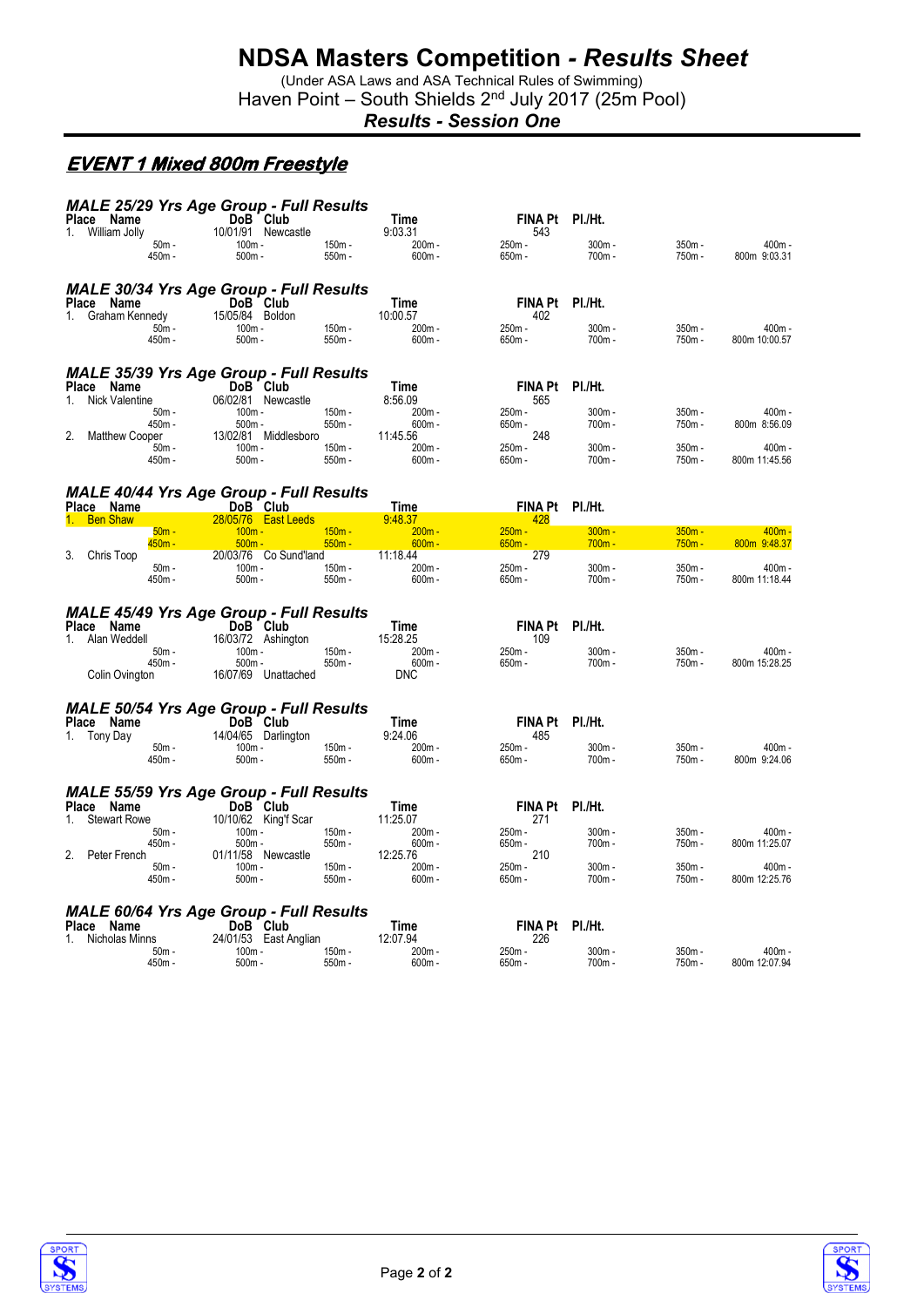(Under ASA Laws and ASA Technical Rules of Swimming) Haven Point - South Shields 2<sup>nd</sup> July 2017 (25m Pool)

*Results - Session Two*

#### **EVENT 2 Mens Open 100m Butterfly**

|             |             | 18/24 Yrs Age Group - Full Results      |            |                |       |
|-------------|-------------|-----------------------------------------|------------|----------------|-------|
| Place Name  |             | DoB Club                                | Time       | <b>FINA Pt</b> | 50    |
| $1_{\cdot}$ |             | Nicholas Gowland 18/10/96 Billingham    | 59.52      | 539            | 27.46 |
|             | Daniel Wood | 29/01/99 Guisborough                    | <b>DNC</b> |                |       |
|             |             | 25/29 Yrs Age Group - Full Results      |            |                |       |
| Place Name  |             | <b>Example 19 DoB</b> Club              | Time       | <b>FINA Pt</b> | 50    |
|             |             | 1. Stephen Heselton 08/05/89 East Leeds | 1:02.36    | 468            | 28.93 |
|             |             | 2. Andrew Smith 02/10/92 Guisborough    | 1:11.11    | 316            | 31.72 |
|             |             | 35/39 Yrs Age Group - Full Results      |            |                |       |
|             |             | Place Name DoB Club                     | Time       | <b>FINA Pt</b> | 50    |
|             |             | James Barwick 24/03/82 East Leeds       | 1:05.46    | 405            | 29.86 |
|             |             | 2. Matthew Cooper 13/02/81 Middlesboro  | 1:18.40    | 235            | 35.92 |
|             |             | 40/44 Yrs Age Group - Full Results      |            |                |       |
|             |             | Place Name DoB Club                     | Time       | <b>FINA Pt</b> | 50    |
|             | 1. Ben Shaw | 28/05/76 East Leeds                     | 1:07.22    | 374            | 31.44 |
|             |             | 45/49 Yrs Age Group - Full Results      |            |                |       |
|             |             | Place Name DoB Club                     | Time       | <b>FINA Pt</b> | 50    |
|             |             | 1. Alan Weddell 16/03/72 Ashington      | 1:27.79    | 167            | 40.48 |
|             |             | 50/54 Yrs Age Group - Full Results      |            |                |       |
|             | Place Name  | DoB Club                                | Time       | <b>FINA Pt</b> | 50    |
|             |             | 1. Tony Day 14/04/65 Darlington         | 1:06.78    | 381            | 24.40 |
|             |             | 65/69 Yrs Age Group - Full Results      |            |                |       |
| Place Name  |             | DoB Club                                | Time       | <b>FINA Pt</b> | 50    |
|             |             | 1. Graham Pearson 19/11/52 Carlisle Ag  | 1:28.01    | 166            | 40.98 |
|             |             |                                         |            |                |       |
|             |             | 70/74 Yrs Age Group - Full Results      |            |                |       |
|             |             | Place Name DoB Club                     | Time       | <b>FINA Pt</b> | 50    |
|             | Alex Brown  | 08/09/44 Blyth                          | <b>DNC</b> |                |       |
|             |             |                                         |            |                |       |

#### **EVENT 3 Womens Open 100m Butterfly**

| 25/29 Yrs Age Group - Full Results<br>Place Name |          | DoB Club            | Time       | <b>FINA Pt</b> | 50    |
|--------------------------------------------------|----------|---------------------|------------|----------------|-------|
| Leona Hinds<br>1.                                | 20/12/91 | NottmLeander        | 1:29.55    | 226            | 40.34 |
| 30/34 Yrs Age Group - Full Results               |          |                     |            |                |       |
| Place Name                                       | DoB Club |                     | Time       | <b>FINA Pt</b> | 50    |
| Emily Nardini<br>1.                              | 20/11/87 | Newcastle           | 1:06.77    | 547            | 30.87 |
| 2. Lorraine Riddle                               |          | 30/11/84 Billingham | 1:35.23    | 188            | 42.50 |
| 55/59 Yrs Age Group - Full Results               |          |                     |            |                |       |
| Place Name                                       |          | DoB Club            | Time       | <b>FINA Pt</b> | 50    |
| Judith Hattle<br>1.                              | 21/04/60 | Carlisle Ag         | 1:14.07    | 400            | 33.80 |
| Verity Dobbie                                    | 02/12/59 | Consett             | <b>DNC</b> |                |       |
| 60/64 Yrs Age Group - Full Results               |          |                     |            |                |       |
| Name<br>Place                                    |          | DoB Club            | Time       | <b>FINA Pt</b> | 50    |
| 1. Mary Purvis                                   | 10/10/55 | Alnwick Dol         | 1:30.22    | 221            | 41.28 |



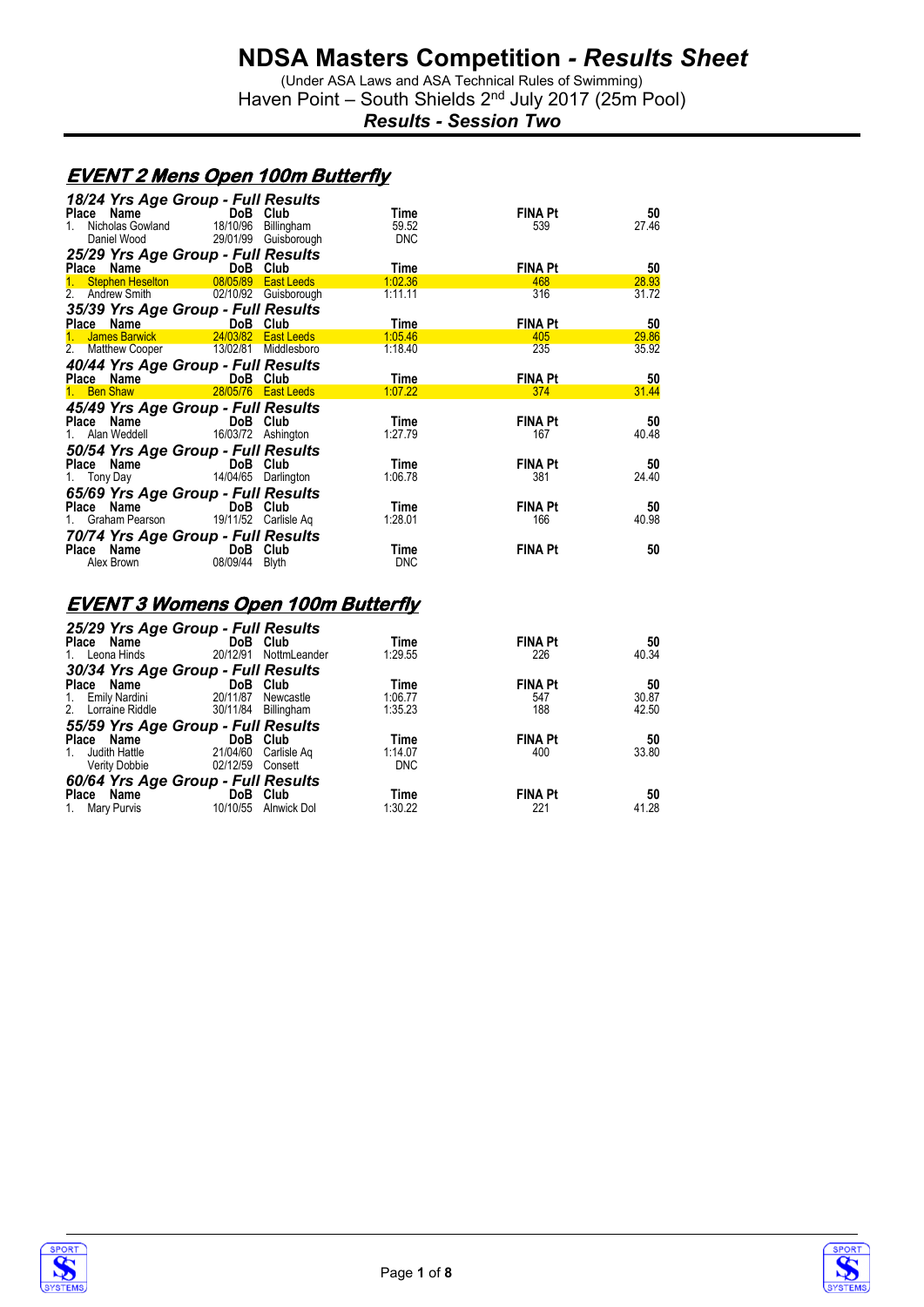(Under ASA Laws and ASA Technical Rules of Swimming) Haven Point - South Shields 2<sup>nd</sup> July 2017 (25m Pool)

*Results - Session Two*

| <u>EVENT 4 Mens Open 50m Breaststroke</u>       |                                   |                       |                   |                |
|-------------------------------------------------|-----------------------------------|-----------------------|-------------------|----------------|
| 18/24 Yrs Age Group - Full Results              |                                   |                       |                   |                |
| Place<br>Name                                   | DoB Club                          |                       | Time              | <b>FINA Pt</b> |
| 1.<br>Matthew Bradley                           | 05/03/98                          | Sedgefield            | 31.95             | 493            |
| 2.<br>Nicholas Gowland                          |                                   | 18/10/96 Billingham   | 33.65             | 422            |
| Andrew Armstrong                                | 09/09/98 Boldon                   |                       | <b>DNC</b>        |                |
|                                                 |                                   |                       |                   |                |
| 25/29 Yrs Age Group - Full Results              |                                   |                       |                   |                |
| Place Name                                      | <b>Example 19 DoB</b>             | Club                  | Time              | <b>FINA Pt</b> |
| $1_{-}$                                         |                                   |                       | 29.89             | 602            |
| $\overline{2}$ .<br>lain Hodgson                | 17/05/89                          | Darlington            | 31.74             | 503            |
| 3.<br>Connor Črozier<br>Paul Love               |                                   | 15/06/92 Co Sund'land | 34.53             | 391            |
| 4.<br>Paul Love                                 |                                   | 20/05/88 Darlington M | 36.77             | 323            |
| 30/34 Yrs Age Group - Full Results              |                                   |                       |                   |                |
| Place Name                                      | $\overline{\text{DoB}}$ Club      |                       | Time              | <b>FINA Pt</b> |
| 1.<br>Mark Robinson                             |                                   | 14/09/83 Co Sund'land | 33.45             | 430            |
| 2.<br>Graham Kennedy                            | 15/05/84 Boldon                   |                       | 35.82             | 350            |
| 3.<br>Nick Simpson                              | 14/08/86 Boldon                   |                       | 36.91             | 320            |
|                                                 |                                   |                       |                   |                |
| 35/39 Yrs Age Group - Full Results              |                                   |                       |                   |                |
| Place<br>Name                                   | DoB Club                          |                       | Time              | <b>FINA Pt</b> |
| 1.<br>Stewart Worthy                            |                                   | 16/02/78 Bo Kirklees  | 33.73             | 419            |
| $\overline{2}$ .                                | James Barwick 24/03/82 East Leeds |                       | 34.84             | 380            |
| $\overline{3}$ .<br>Phil Horner                 | 04/09/78 Eston                    |                       | 36.65             | 327            |
| 4.<br>Matthew Cooper<br>Mathew Blakely          | 13/02/81                          | Middlesboro           | 42.84             | 204            |
|                                                 | 05/05/79 Blyth                    |                       | <b>DNC</b>        |                |
| 40/44 Yrs Age Group - Full Results              |                                   |                       |                   |                |
|                                                 | DoB Club                          |                       | Time              | <b>FINA Pt</b> |
| Place Name<br>1. Ben Shaw 28                    |                                   | 28/05/76 East Leeds   | $\frac{34.82}{ }$ | 381            |
| $\overline{2}$ .<br><b>Neil Shutt</b>           |                                   | 30/10/76 Co Sund'land | 37.75             | 299            |
| 3.<br>Phil Hawkrigg                             | 07/11/75 Copeland                 |                       | 38.08             | 291            |
| Phillip Robertson<br>4.                         | 06/06/73 Ashington                |                       | 38.51             | 281            |
| 45/49 Yrs Age Group - Full Results              |                                   |                       |                   |                |
| Place Name                                      | DoB Club                          |                       | Time              | <b>FINA Pt</b> |
| <b>ce Name</b><br><b>Paul Clemence</b> 19<br>1. |                                   | 19/06/70   East Leeds | 32.07             | 488            |
| 2.<br>lan Clarke                                | 02/06/70 Consett                  |                       | 36.23             | 338            |
|                                                 |                                   | 16/07/69 Unattached   | <b>DNC</b>        |                |
| Colin Ovington                                  |                                   |                       |                   |                |
| 50/54 Yrs Age Group - Full Results              |                                   |                       |                   |                |
| Place Name                                      | DoB Club                          |                       | Time              | <b>FINA Pt</b> |
| Kevin Smith<br>1.                               |                                   | 02/06/64 Newcastle    | 36.23             | 338            |
| 2<br>Paul Gibson                                |                                   | 28/11/65 Carlisle Ag  | 44.07             | 188            |
| Garry Palin                                     |                                   | 14/03/66 Bo Kirklees  | DQ                |                |
| 55/59 Yrs Age Group - Full Results              |                                   |                       |                   |                |
| Place Name                                      | DoB Club                          |                       | Time              | <b>FINA Pt</b> |
| Craig Heggie                                    |                                   | 23/02/62 Workington   | <b>DNC</b>        |                |
| 60/64 Yrs Age Group - Full Results              |                                   |                       |                   |                |
|                                                 |                                   |                       |                   |                |
| Place Name                                      | DoB Club                          |                       | Time              | <b>FINA Pt</b> |
| Keith Lamb<br>1.                                | 26/12/57 Ashington                |                       | 45.00             | 176            |
| 65/69 Yrs Age Group - Full Results              |                                   |                       |                   |                |
| Place<br>Name                                   | DoB Club                          |                       | Time              | <b>FINA Pt</b> |
| Graeme Shutt<br>1.                              |                                   | 27/01/49 Co Sund'land | 53.44             | 105            |
| 70/74 Yrs Age Group - Full Results              |                                   |                       |                   |                |
| Place Name                                      | DoB Club                          |                       | <b>Time</b>       | <b>FINA Pt</b> |
| Alex Brown                                      | 08/09/44                          | Blyth                 | <b>DNC</b>        |                |
|                                                 |                                   |                       |                   |                |
| 80/84 Yrs Age Group - Full Results              |                                   |                       |                   |                |
| Place Name                                      | DoB Club                          |                       | <b>Time</b>       | <b>FINA Pt</b> |
| 1. Bill Moore                                   |                                   | 08/10/37 East Leeds   | 49.19             | <b>135</b>     |



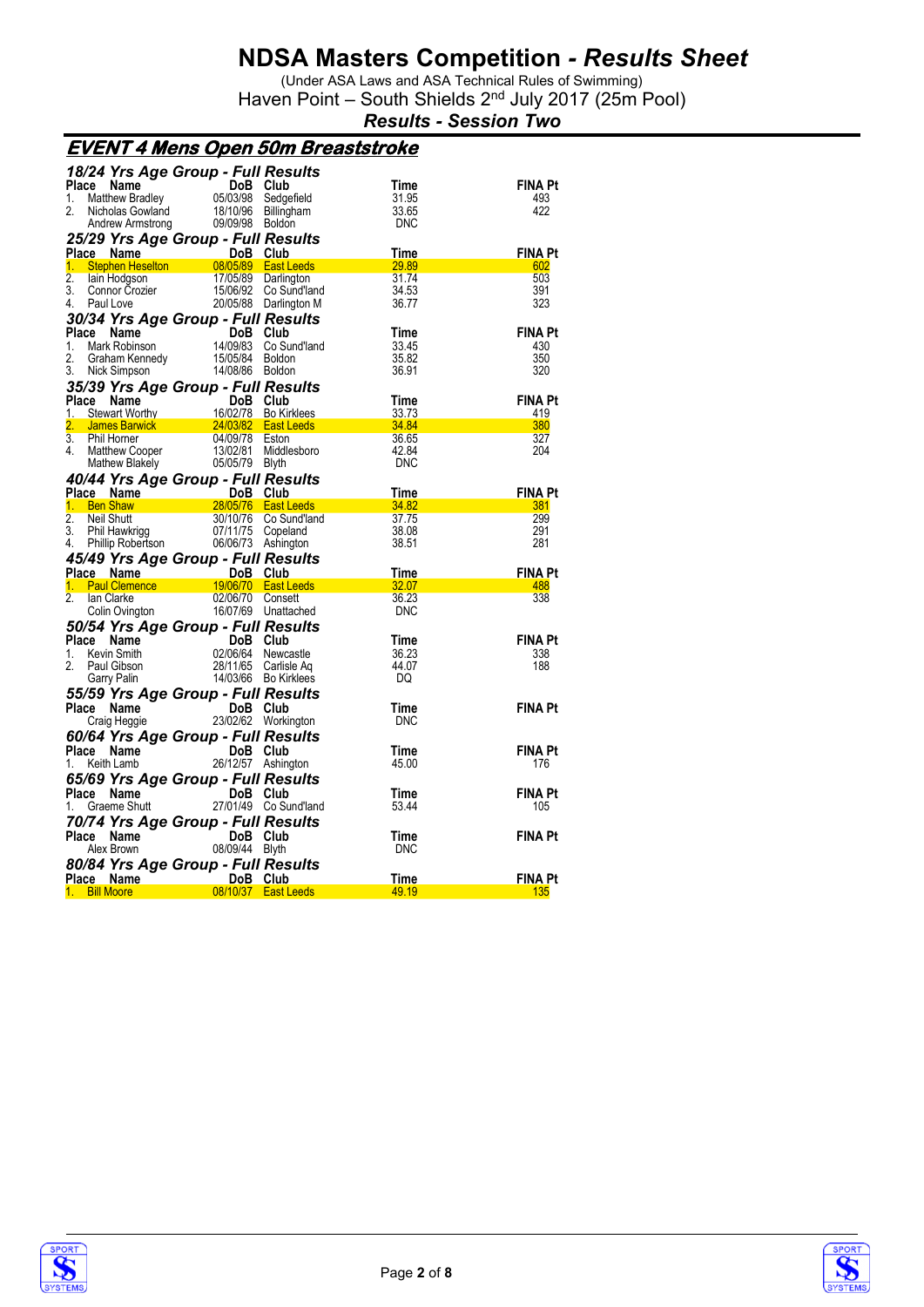(Under ASA Laws and ASA Technical Rules of Swimming) Haven Point - South Shields 2<sup>nd</sup> July 2017 (25m Pool)

*Results - Session Two*

### **EVENT 5 Womens Open 50m Breaststroke**

| 25/29 Yrs Age Group - Full Results                                                                                                                                                                                                                                                                                                                                                                                                                    |                                                                                                                 |                       |                |                       |
|-------------------------------------------------------------------------------------------------------------------------------------------------------------------------------------------------------------------------------------------------------------------------------------------------------------------------------------------------------------------------------------------------------------------------------------------------------|-----------------------------------------------------------------------------------------------------------------|-----------------------|----------------|-----------------------|
| Place Name<br>1. Emma Bainbridge 03/12/91 Derwentside                                                                                                                                                                                                                                                                                                                                                                                                 |                                                                                                                 |                       | Time           | FINA Pt               |
|                                                                                                                                                                                                                                                                                                                                                                                                                                                       |                                                                                                                 |                       | 35.64          | 527<br>321            |
| 2.<br>3 <sub>1</sub><br>Helen Miller                                                                                                                                                                                                                                                                                                                                                                                                                  | Bryony Scoffin <sup>~</sup> 21/04/89 Guisborough<br>Helen Miller        08/10/90  York Tri<br>08/10/90 York Tri |                       | 42.04<br>46.41 | 238                   |
|                                                                                                                                                                                                                                                                                                                                                                                                                                                       |                                                                                                                 |                       |                |                       |
| 30/34 Yrs Age Group - Full Results                                                                                                                                                                                                                                                                                                                                                                                                                    |                                                                                                                 |                       |                |                       |
| Place Name                                                                                                                                                                                                                                                                                                                                                                                                                                            | DoB Club                                                                                                        |                       | <b>Time</b>    | <b>FINA Pt</b>        |
| $\begin{array}{ccc}\n\mathbf{c} & \mathbf{n} & \mathbf{a} & \mathbf{m} \\ \text{Carolyn Dave} & & & \mathbf{a} \\ \mathbf{a} & \mathbf{a} & \mathbf{a} \\ \mathbf{b} & \mathbf{a} & \mathbf{a} \\ \mathbf{b} & \mathbf{a} & \mathbf{a} \\ \mathbf{b} & \mathbf{a} & \mathbf{a} \\ \mathbf{b} & \mathbf{a} & \mathbf{a} \\ \mathbf{b} & \mathbf{a} & \mathbf{a} \\ \mathbf{b} & \mathbf{a} & \mathbf{a} \\ \mathbf{b} & \mathbf{a} & \mathbf{a}$<br>1. | 05/02/85 Manch Tri                                                                                              |                       | 41.48          | 334                   |
| 35/39 Yrs Age Group - Full Results                                                                                                                                                                                                                                                                                                                                                                                                                    |                                                                                                                 |                       |                |                       |
| Place                                                                                                                                                                                                                                                                                                                                                                                                                                                 | <b>Ce Name</b><br>Kate Nicholson <b>12/10/82</b> Newca                                                          |                       | Time           | <b>FINA Pt</b>        |
| 1.                                                                                                                                                                                                                                                                                                                                                                                                                                                    |                                                                                                                 | Newcastle             | 37.36          | 458                   |
| 2. Raechel Hogg 07/12/79<br>3. Tanya Johnson 25/11/80                                                                                                                                                                                                                                                                                                                                                                                                 |                                                                                                                 | Billingham            | 42.69          | 307                   |
|                                                                                                                                                                                                                                                                                                                                                                                                                                                       |                                                                                                                 | Boldon                | 59.61          | 112                   |
| 40/44 Yrs Age Group - Full Results                                                                                                                                                                                                                                                                                                                                                                                                                    |                                                                                                                 |                       |                |                       |
| <b>Place Name COVID-1</b> DoB Club<br>1. Joanne Fixter 24/05/74 Billingham                                                                                                                                                                                                                                                                                                                                                                            |                                                                                                                 |                       | Time           | <b>FINA Pt</b>        |
|                                                                                                                                                                                                                                                                                                                                                                                                                                                       |                                                                                                                 |                       | 48.08          | 214                   |
| 45/49 Yrs Age Group - Full Results                                                                                                                                                                                                                                                                                                                                                                                                                    |                                                                                                                 |                       |                |                       |
|                                                                                                                                                                                                                                                                                                                                                                                                                                                       |                                                                                                                 |                       |                |                       |
|                                                                                                                                                                                                                                                                                                                                                                                                                                                       |                                                                                                                 |                       | Time           | <b>FINA Pt</b>        |
|                                                                                                                                                                                                                                                                                                                                                                                                                                                       |                                                                                                                 |                       | 40.24          | 366                   |
| Place Name 100B Club<br>1 Nina Williams 11/09/70 East Leeds                                                                                                                                                                                                                                                                                                                                                                                           |                                                                                                                 |                       |                |                       |
| 50/54 Yrs Age Group - Full Results                                                                                                                                                                                                                                                                                                                                                                                                                    |                                                                                                                 |                       |                |                       |
|                                                                                                                                                                                                                                                                                                                                                                                                                                                       | DoB Club                                                                                                        |                       | Time<br>46.16  | <b>FINA Pt</b><br>242 |
| Place Name<br>1. Pauline Foot 03/                                                                                                                                                                                                                                                                                                                                                                                                                     | 03/09/65 York Tri                                                                                               |                       |                |                       |
|                                                                                                                                                                                                                                                                                                                                                                                                                                                       |                                                                                                                 |                       | Time           | <b>FINA Pt</b>        |
|                                                                                                                                                                                                                                                                                                                                                                                                                                                       |                                                                                                                 |                       | 40.48          | 360                   |
| 55/59 Yrs Age Group - Full Results<br>Place Name DoB Club<br>1. Verity Dobbie 02/12/59 Consett<br>2.                                                                                                                                                                                                                                                                                                                                                  |                                                                                                                 |                       | 44.61          | 269                   |
| 3. Lesley Zimmerman 14/12/58 Unattached                                                                                                                                                                                                                                                                                                                                                                                                               | Carol Boagey 04/09/59 AFSHartlepol                                                                              |                       | 45.82          | 248                   |
|                                                                                                                                                                                                                                                                                                                                                                                                                                                       |                                                                                                                 |                       |                |                       |
| 60/64 Yrs Age Group - Full Results<br>Place Name                                                                                                                                                                                                                                                                                                                                                                                                      |                                                                                                                 |                       | Time           | <b>FINA Pt</b>        |
| Sally Shields<br>1.                                                                                                                                                                                                                                                                                                                                                                                                                                   |                                                                                                                 |                       | 40.97          | 347                   |
| 2. Lindy Woodrow                                                                                                                                                                                                                                                                                                                                                                                                                                      | DoB Club<br>15/10/54 Bo Kirklees                                                                                | 09/05/54 Co Sund'land | 56.26          | 134                   |
|                                                                                                                                                                                                                                                                                                                                                                                                                                                       |                                                                                                                 |                       |                |                       |
| 65/69 Yrs Age Group - Full Results<br>Place Name DoB Club<br>1 Gail Daffern 28/08/50 East Leeds                                                                                                                                                                                                                                                                                                                                                       |                                                                                                                 |                       | Time           | FINA Pt               |

#### **EVENT 6 Mens Open 100m Backstroke**

|               |                                                                                                               | 18/24 Yrs Age Group - Full Results     |                       |            |                |       |
|---------------|---------------------------------------------------------------------------------------------------------------|----------------------------------------|-----------------------|------------|----------------|-------|
|               | Place Name                                                                                                    | DoB Club                               |                       | Time       | <b>FINA Pt</b> | 50    |
|               |                                                                                                               | Matthew Bradley 05/03/98 Sedgefield    |                       | 1:02.67    | 475            | 30.50 |
|               |                                                                                                               | 25/29 Yrs Age Group - Full Results     |                       |            |                |       |
| Place         | Name                                                                                                          | DoB Club                               |                       | Time       | <b>FINA Pt</b> | 50    |
|               | 1. Stephen Heselton                                                                                           | 08/05/89 East Leeds                    |                       | 1:06.89    | 391            | 31.48 |
| 2. Paul Love  |                                                                                                               |                                        | 20/05/88 Darlington M | 1:10.53    | 333            | 33.89 |
|               |                                                                                                               | 35/39 Yrs Age Group - Full Results     |                       |            |                |       |
| Place Name    |                                                                                                               | DoB Club                               |                       | Time       | <b>FINA Pt</b> | 50    |
|               | 1. James Barwick                                                                                              | 24/03/82 East Leeds                    |                       | 1:10.50    | 334            | 34.15 |
|               |                                                                                                               | 40/44 Yrs Age Group - Full Results     |                       |            |                |       |
|               | Place Name                                                                                                    | <b>Example 19 DoB</b> Club             |                       | Time       | <b>FINA Pt</b> | 50    |
|               | 1. Phil Hawkrigg                                                                                              | 07/11/75 Copeland                      |                       | 1:14.18    | 286            | 34.81 |
|               |                                                                                                               | 45/49 Yrs Age Group - Full Results     |                       |            |                |       |
|               |                                                                                                               | Place Name DoB Club                    |                       | Time       | <b>FINA Pt</b> | 50    |
|               | 1. Alan Weddell                                                                                               | 16/03/72 Ashington                     |                       | 1:39.42    | 119            | 50.00 |
|               | Colin Ovington                                                                                                | 16/07/69 Unattached                    |                       | <b>DNC</b> |                |       |
|               |                                                                                                               | 50/54 Yrs Age Group - Full Results     |                       |            |                |       |
|               | Place Name                                                                                                    | DoB Club                               |                       | Time       | <b>FINA Pt</b> | 50    |
|               | 1. Paul Gibson                                                                                                |                                        | 28/11/65 Carlisle Ag  | 1:22.11    | 211            | 39.86 |
|               |                                                                                                               | 55/59 Yrs Age Group - Full Results     |                       |            |                |       |
|               | Place Name                                                                                                    | DoB Club                               |                       | Time       | <b>FINA Pt</b> | 50    |
|               | 1. Gordon Dickinson                                                                                           |                                        | 21/05/59 Ashington    | 1:36.04    | 132            | 46.64 |
|               |                                                                                                               | 65/69 Yrs Age Group - Full Results     |                       |            |                |       |
| Place         | Name                                                                                                          | DoB Club                               |                       | Time       | <b>FINA Pt</b> | 50    |
|               |                                                                                                               | 1. Graham Pearson 19/11/52 Carlisle Ag |                       | 1:44.92    | 101            | 51.50 |
|               | 2. Graeme Shutt                                                                                               | 27/01/49 Co Sund'land                  |                       | 1:50.95    | 85             | 52.55 |
|               |                                                                                                               | 80/84 Yrs Age Group - Full Results     |                       |            |                |       |
|               | Place Name and the place of the state of the state of the state of the state of the state of the state of the | DoB Club                               |                       | Time       | <b>FINA Pt</b> | 50    |
| 1. Bill Moore |                                                                                                               | 08/10/37 East Leeds                    |                       | 1:56.63    | 73             | 55.33 |



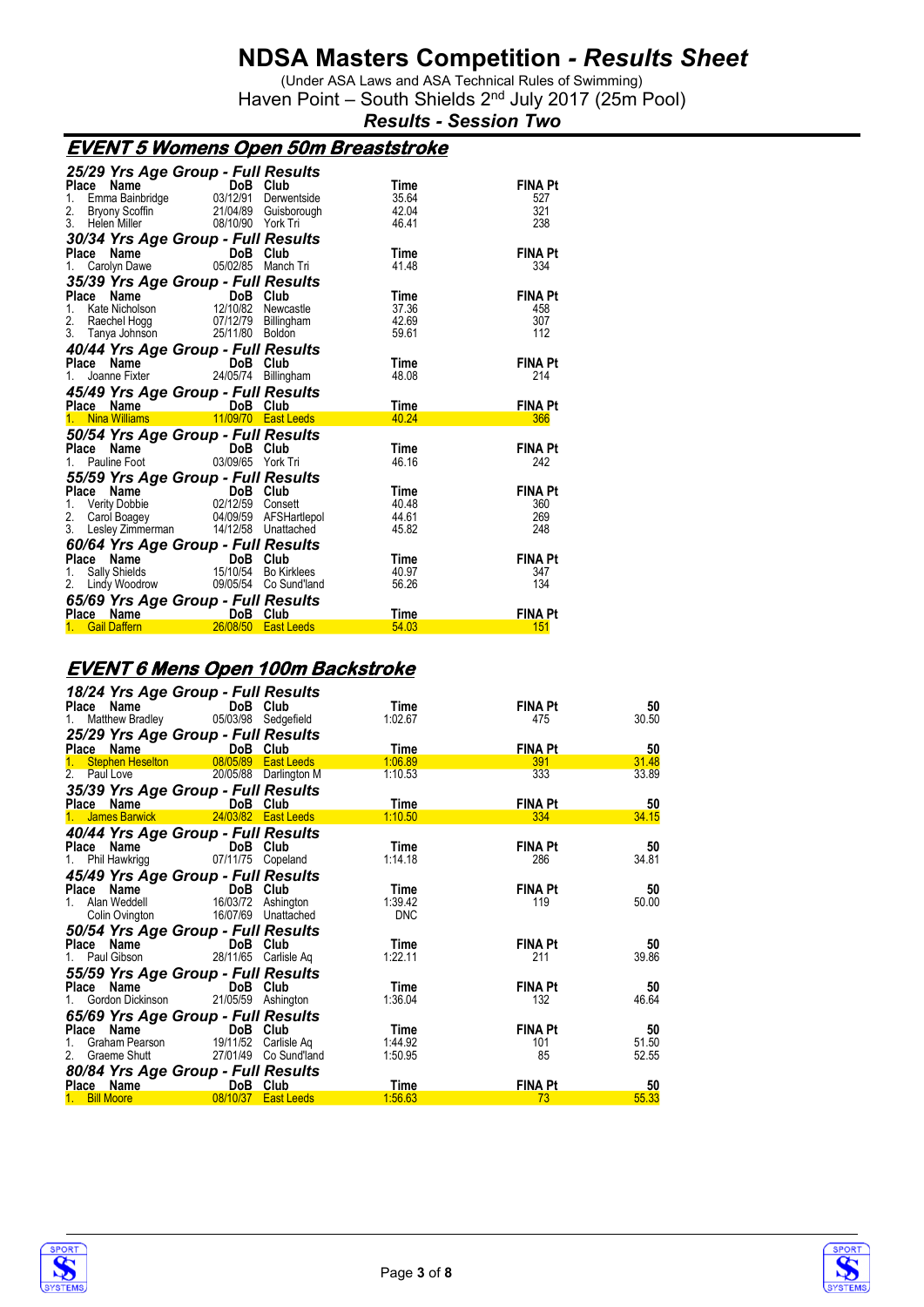(Under ASA Laws and ASA Technical Rules of Swimming) Haven Point - South Shields 2<sup>nd</sup> July 2017 (25m Pool)

*Results - Session Two*

### **EVENT 7 Womens Open 100m Backstroke**

| 25/29 Yrs Age Group - Full Results     |                            |                        |                |         |
|----------------------------------------|----------------------------|------------------------|----------------|---------|
| Place Name                             | DoB Club                   | Time                   | <b>FINA Pt</b> | 50      |
| 1. Megan Oldcorn 26/05/92 King'f Scar  |                            | 1:15.61                | 385            | 35.78   |
| 30/34 Yrs Age Group - Full Results     |                            |                        |                |         |
| Place Name                             | <b>Example 19 DoB</b> Club | Time                   | <b>FINA Pt</b> | 50      |
| 1. Lorraine Riddle 30/11/84 Billingham |                            | 1:32.81                | 208            | 45.04   |
| 35/39 Yrs Age Group - Full Results     |                            |                        |                |         |
| Place Name                             | DoB Club                   | Time                   | <b>FINA Pt</b> | 50      |
| 1. Emma Wills                          | 28/07/79                   | 1:08.71<br>York City   | 513            | 33.65   |
| 55/59 Yrs Age Group - Full Results     |                            |                        |                |         |
| Place Name                             | DoB Club                   | Time                   | <b>FINA Pt</b> | 50      |
| Judith Hattle<br>1.                    | 21/04/60                   | 1:19.17<br>Carlisle Ag | 335            | 38.21   |
| Gillian Sheehan<br>2.                  | 16/10/59 Billingham        | 2:06.42                | 82             | 1:00.28 |



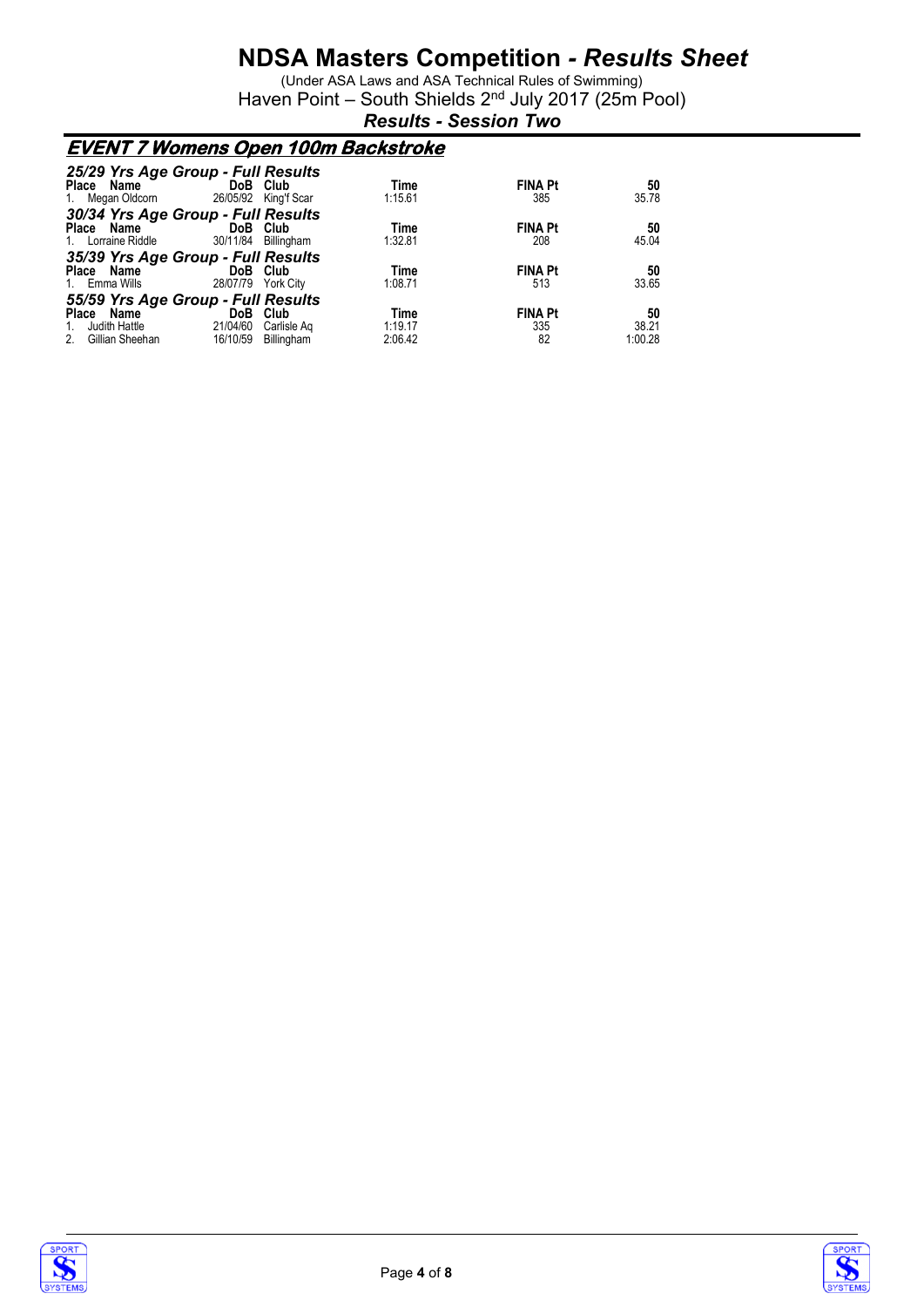(Under ASA Laws and ASA Technical Rules of Swimming) Haven Point - South Shields 2<sup>nd</sup> July 2017 (25m Pool)

*Results - Session Two*

|                                                   | <u>EVENT 8 Mens Open 50m Freestyle</u>    |                                             |                   |                       |
|---------------------------------------------------|-------------------------------------------|---------------------------------------------|-------------------|-----------------------|
|                                                   | 18/24 Yrs Age Group - Full Results        |                                             |                   |                       |
| Place Name                                        | DoB Club                                  |                                             | Time              | FINA Pt               |
| 1.<br>Matthew Bradley                             | 05/03/98                                  | Sedgefield                                  | 25.10             | 525                   |
| 2.<br>Gareth Keen                                 | 26/09/94                                  | Unattached                                  | 26.14             | 465                   |
| 3.<br>Nick Simpson                                | 14/08/96                                  | <b>Boldon</b>                               | 26.77             | 433                   |
| 4.<br>Nicholas Gowland                            | 18/10/96                                  | Billingham                                  | 27.15             | 415                   |
| Andrew Armstrong<br>Daniel Wood                   | 09/09/98                                  | <b>Boldon</b><br>29/01/99 Guisborough       | DNC<br><b>DNC</b> |                       |
|                                                   |                                           |                                             |                   |                       |
|                                                   | 25/29 Yrs Age Group - Full Results        |                                             |                   |                       |
| Place Name                                        | DoB Club                                  |                                             | Time              | FINA Pt               |
| 1.<br>lain Hodgson<br>2.<br><b>Connor Crozier</b> | 17/05/89<br>15/06/92                      | Darlington<br>Co Sund'land                  | 25.50<br>25.99    | 501<br>473            |
| 3.<br><b>Stephen Heselton</b>                     | 08/05/89                                  | <b>East Leeds</b>                           | 27.00             | 422                   |
| 4.<br>Andrew Smith                                | 02/10/92                                  | Guisborough                                 | 28.20             | 370                   |
| 5.<br>Paul Love                                   |                                           | 20/05/88 Darlington M                       | 28.41             | 362                   |
| Matthew Alexander<br>6.                           | 09/07/91                                  | Ashington                                   | 32.47             | 242                   |
|                                                   | 30/34 Yrs Age Group - Full Results        |                                             |                   |                       |
| Place<br>Name                                     | DoB.                                      | Club                                        | Time              | <b>FINA Pt</b>        |
| Mark Robinson<br>1.                               | 14/09/83                                  | Co Sund'land                                | 25.72             | 488                   |
| 2.<br><b>Andrew Elwick</b>                        |                                           | 04/05/85 Newcastle                          | 32.23             | 248                   |
|                                                   | 35/39 Yrs Age Group - Full Results        |                                             |                   |                       |
| Place<br><b>Name</b>                              | DoB                                       | Club                                        | Time              | <b>FINA Pt</b>        |
| Stewart Worthy<br>1.                              |                                           | 16/02/78 Bo Kirklees                        | 27.00             | 422                   |
| 2.<br><b>James Barwick Management</b>             |                                           | 24/03/82  East Leeds                        | 27.09             | 418                   |
| 3.<br>Peter Germain                               | 11/09/82                                  | Carlisle Aq                                 | 28.03             | 377                   |
| 4.<br>Matthew Cooper                              | 13/02/81                                  | Middlesboro                                 | 32.35             | 245                   |
| Mathew Blakely<br>Phil Horner                     | 05/05/79                                  | Blyth                                       | <b>DNC</b>        |                       |
|                                                   | 04/09/78 Eston                            |                                             | DQ                |                       |
|                                                   | 40/44 Yrs Age Group - Full Results        |                                             |                   |                       |
| Place Name                                        | DoB Club<br>$\sim$ $\sim$ 2               |                                             | Time              | <b>FINA Pt</b>        |
| 1. Ben Shaw<br>2.<br>Phil Hawkrigg                | 07/11/75                                  | 28/05/76  East Leeds<br>Copeland            | 27.22<br>29.41    | 412<br>326            |
|                                                   |                                           |                                             |                   |                       |
|                                                   |                                           |                                             |                   |                       |
| 3.<br>Neil Shutt                                  |                                           | 30/10/76 Co Sund'land                       | 30.21             | 301                   |
| 4.<br>Phillip Robertson<br>5.<br>Chris Toop       |                                           | 06/06/73 Ashington<br>20/03/76 Co Sund'land | 30.73<br>30.75    | 286<br>286            |
|                                                   |                                           |                                             |                   |                       |
|                                                   | 45/49 Yrs Age Group - Full Results        |                                             |                   |                       |
| Place Name<br>1. Paul Clemence                    | DoB                                       | Club<br>19/06/70 East Leeds                 | Time<br>24.43     | <b>FINA Pt</b><br>570 |
| 2.<br>David Chaney                                | 10/06/68                                  | Gates & Whick                               | 26.24             | 460                   |
| 3.<br>lan Clarke                                  | 02/06/70                                  | Consett                                     | 27.20             | 413                   |
| 4.<br>lain Robertson                              |                                           | 28/09/69 Newcastle                          | 31.68             | 261                   |
|                                                   | 50/54 Yrs Age Group - Full Results        |                                             |                   |                       |
| Place Name                                        | DoB                                       | Club                                        | Time              | <b>FINA Pt</b>        |
| 1.<br>Kevin Smith                                 | 02/06/64                                  | Newcastle                                   | 28.14             | 373                   |
| 2.<br>Paul Gibson                                 |                                           | 28/11/65 Carlisle Aq                        | 30.57             | 291                   |
| 3.<br>Garry Palin                                 |                                           | 14/03/66 Bo Kirklees                        | 35.22             | 190                   |
|                                                   | 55/59 Yrs Age Group - Full Results        |                                             |                   |                       |
| Place Name                                        | $D_0R$                                    | $Cl$ uh                                     | Time              | <b>FINA Pt</b>        |
| 1.<br><b>David Emerson</b>                        | 20/04/62                                  | <b>East Leeds</b>                           | $25.86*$          | 480                   |
| 2.<br><b>Stewart Rowe</b>                         | 10/10/62                                  | King'f Scar                                 | 30.15             | 303                   |
| 3.<br>Peter French                                | 01/11/58                                  | Newcastle                                   | 31.68             | 261                   |
| 4.<br>Gordon Dickinson<br>5.                      | 21/05/59                                  | Ashington                                   | 34.35<br>38.65    | 205<br>144            |
| lan Longster                                      |                                           | 15/11/58 Billingham                         |                   |                       |
|                                                   | 60/64 Yrs Age Group - Full Results        |                                             |                   |                       |
| Place<br>Name<br>1.                               | DoB.                                      | Club                                        | Time              | FINA Pt               |
| Martin Wagner<br>2.<br>Keith Lamb                 | 16/03/57                                  | Unattached<br>26/12/57 Ashington            | 30.65<br>36.72    | 288<br>167            |
|                                                   |                                           |                                             |                   |                       |
| Place<br>Name                                     | 65/69 Yrs Age Group - Full Results<br>DoB | Club                                        | Time              | FINA Pt               |
| Graeme Shutt<br>1.                                |                                           | 27/01/49 Co Sund'land                       | 43.32             | 102                   |
|                                                   |                                           |                                             |                   |                       |
|                                                   | 70/74 Yrs Age Group - Full Results        |                                             |                   |                       |
| Place Name<br><b>Michael Fulford</b><br>1.        | DoB Club<br>22/06/46                      | <b>East Leeds</b>                           | Time<br>45.07     | FINA Pt<br>90         |



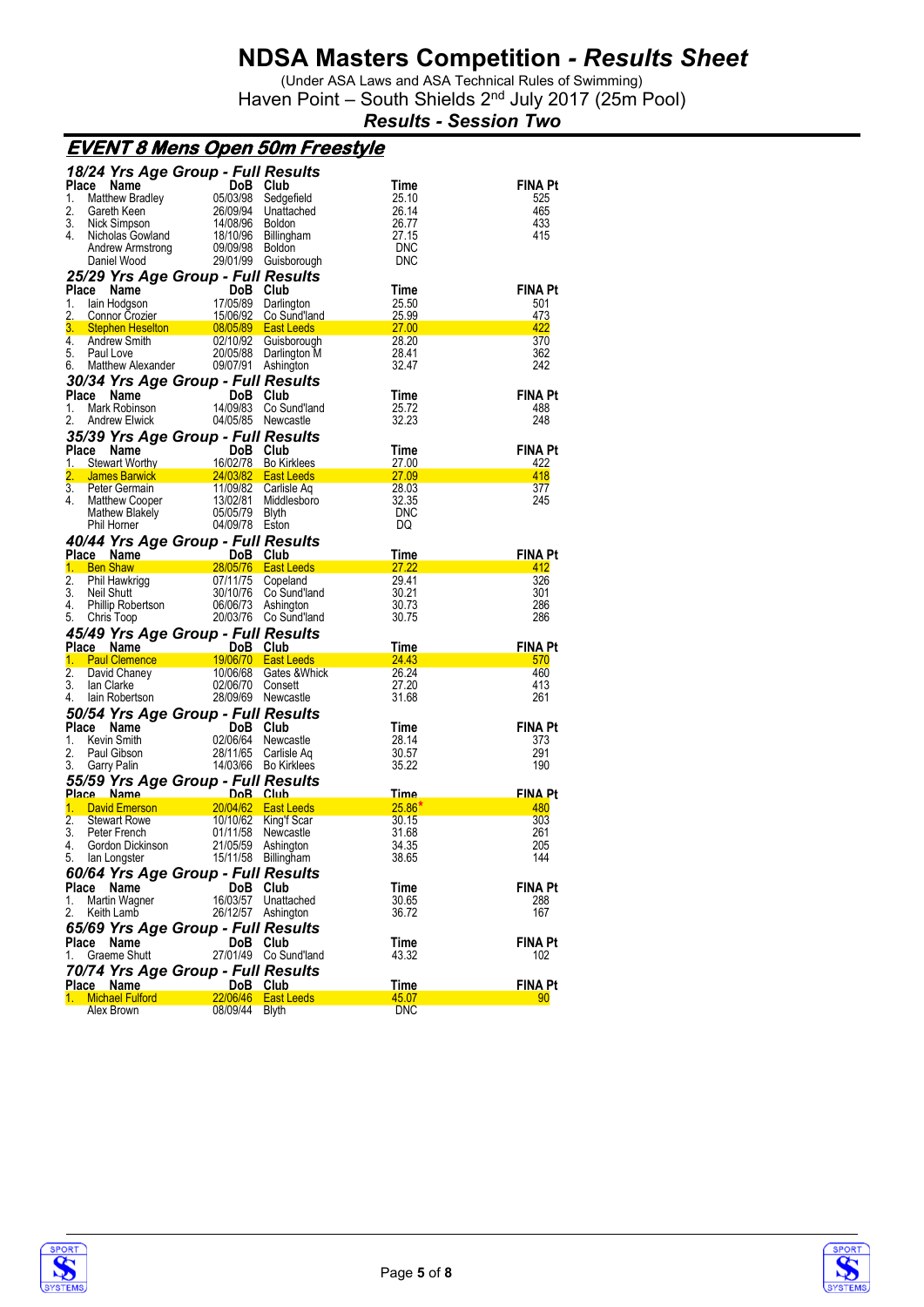(Under ASA Laws and ASA Technical Rules of Swimming) Haven Point - South Shields 2<sup>nd</sup> July 2017 (25m Pool)

*Results - Session Two*

### **EVENT 9 Womens Open 50m Freestyle**

|                                                                                  | 18/24 Yrs Age Group - Full Results |                                  |                      |                       |
|----------------------------------------------------------------------------------|------------------------------------|----------------------------------|----------------------|-----------------------|
| Place Name                                                                       | DoB Club                           | 26/04/96 Co Sund'land            | Time<br>42.29        | <b>FINA Pt</b><br>165 |
| Imogen Fife<br>1.                                                                |                                    |                                  |                      |                       |
| 25/29 Yrs Age Group - Full Results<br>Place                                      |                                    |                                  |                      |                       |
| Name<br>1.<br><b>Bryony Scoffin</b>                                              | $\overline{\text{DoB}}$ Club       | Guisborough                      | <b>Time</b><br>30.99 | <b>FINA Pt</b><br>421 |
| 2.<br>Megan Oldcorn                                                              | 26/05/92                           | King'f Scar                      | 32.45                | 367                   |
| 3.<br>Leona Hinds                                                                | 20/12/91                           | NottmLeander                     | 34.50                | 305                   |
| 4. Helen Miller                                                                  | 08/10/90 York Tri                  |                                  | 35.50                | 280                   |
| 30/34 Yrs Age Group - Full Results                                               |                                    |                                  |                      |                       |
| Place Name                                                                       | DoB Club<br>$\frac{1}{20}$         |                                  | Time                 | <b>FINA Pt</b>        |
| Emily Nardini<br>1.                                                              |                                    | 20/11/87 Newcastle               | 27.60                | 597                   |
| 35/39 Yrs Age Group - Full Results                                               |                                    |                                  |                      |                       |
| Place<br>Name                                                                    | $\overline{D}$ oB Club             |                                  | Time                 | <b>FINA Pt</b>        |
| Kate Nicholson<br>1.                                                             |                                    | 12/10/82 Newcastle               | 28.13                | 563                   |
| 2.<br>Emma Wills<br>3.<br>Raechel Hogg                                           | 28/07/79                           | York City<br>07/12/79 Billingham | 28.33<br>34.92       | 552<br>294            |
| 4. Tanya Johnson                                                                 | 25/11/80 Boldon                    |                                  | 46.49                | 124                   |
| 40/44 Yrs Age Group - Full Results                                               |                                    |                                  |                      |                       |
| Place                                                                            | DoB Club                           |                                  | Time                 | <b>FINA Pt</b>        |
| <b>Ce Name</b><br>Jayne Blizzard 07/<br>1.                                       |                                    | 07/06/73 King'f Scar             | 34.75                | 299                   |
|                                                                                  |                                    |                                  |                      |                       |
| Melanie Barker                                                                   |                                    | 11/10/76 Ashington               | <b>DNC</b>           |                       |
| Joanne Fixter                                                                    | 24/05/74                           | Billingham                       | DQ                   |                       |
| 45/49 Yrs Age Group - Full Results                                               |                                    |                                  |                      |                       |
| Place Name                                                                       | DoB Club                           |                                  | <b>Time</b>          | <b>FINA Pt</b>        |
| 1. Nina Williams                                                                 |                                    | 11/09/70 East Leeds              | 29.29                | 499                   |
| 2.<br>Rachel Clinkard                                                            |                                    | 13/06/71 Newcastle               | 32.52                | 364                   |
| 50/54 Yrs Age Group - Full Results                                               |                                    |                                  |                      |                       |
| Place<br>Name                                                                    | and the contract<br>DoB Club       |                                  | Time                 | <b>FINA Pt</b>        |
| 1.<br>Jayne Simpson                                                              | 21/07/67 Boldon                    |                                  | 31.21                | 412                   |
| 2.<br>Kath Minghella                                                             |                                    | 22/09/64 King'f Scar             | 35.37                | 283                   |
| 55/59 Yrs Age Group - Full Results                                               |                                    |                                  |                      |                       |
| <b>Place</b><br>Name<br>Joan Edwards<br>1.                                       | DoB Club<br>28/02/58 Consett       |                                  | Time<br>33.84        | <b>FINA Pt</b><br>323 |
| 2.<br>Carol Boagey                                                               |                                    | 04/09/59 AFSHartlepol            | 38.27                | 223                   |
|                                                                                  |                                    |                                  |                      |                       |
| 60/64 Yrs Age Group - Full Results<br>Place<br>Name                              | DoB Club                           |                                  | Time                 | <b>FINA Pt</b>        |
| Mary Purvis<br>1.                                                                |                                    | 10/10/55 Alnwick Dol             | 33.07                | 347                   |
| 2.<br>Sally Shields                                                              |                                    | 15/10/54 Bo Kirklees             | 35.25                | 286                   |
|                                                                                  |                                    |                                  |                      |                       |
| 65/69 Yrs Age Group - Full Results<br>Place Name DoB Club<br><b>Gail Daffern</b> |                                    | 26/08/50 East Leeds              | Time<br>44.36        | <b>FINA Pt</b><br>143 |



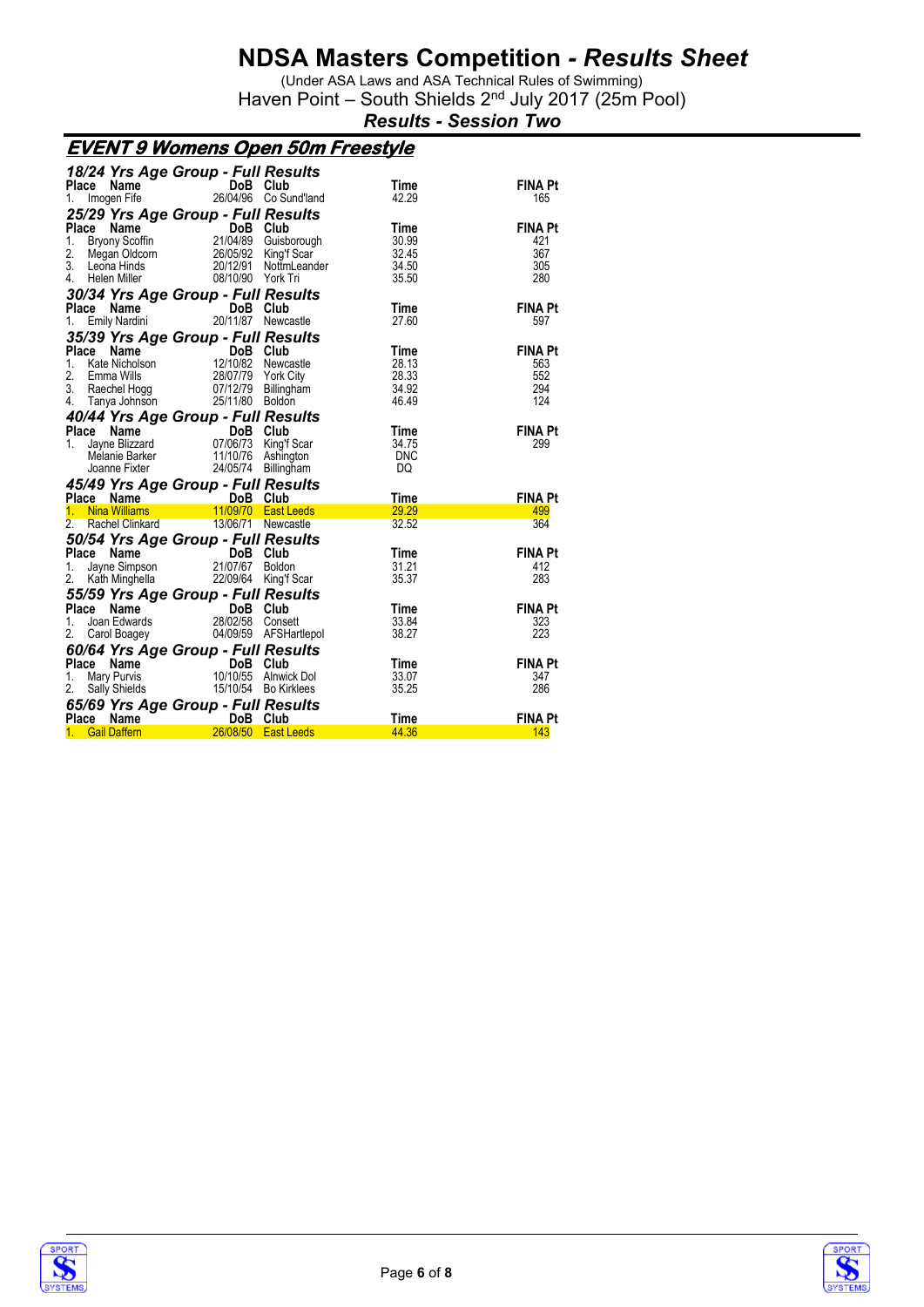(Under ASA Laws and ASA Technical Rules of Swimming) Haven Point - South Shields 2<sup>nd</sup> July 2017 (25m Pool)

*Results - Session Two*

|                                                                                                               | <u>EVENT 10 Mens/Womens Open 200m Freestyle</u>                                                                                                      |                                                  |                                           |                                        |                                                 |                                                 |
|---------------------------------------------------------------------------------------------------------------|------------------------------------------------------------------------------------------------------------------------------------------------------|--------------------------------------------------|-------------------------------------------|----------------------------------------|-------------------------------------------------|-------------------------------------------------|
| Place Name<br>1. Imogen Fife                                                                                  | <b>WOMENS 18/24 Yrs Age Group - Full Results</b><br>DoB Club<br>26/04/96 Co Sund'land                                                                | Time<br>3:16.72                                  | <b>FINA Pt</b><br>128                     | 50<br>45.15                            | 100<br>1:34.11                                  | 150<br>2:26.00                                  |
| Place Name<br>Leona Hinds<br>1.<br>2.<br>Helen Miller                                                         | <b>WOMENS 25/29 Yrs Age Group - Full Results</b><br>DoB Club<br>20/12/91 NottmLeander<br>08/10/90 York Tri                                           | Time<br>2:47.66<br>2:50.90                       | <b>FINA Pt</b><br>208<br>196              | 50<br>38.98<br>39.52                   | 100<br>1:22.04<br>1:23.39                       | 150<br>2:05.77<br>2:07.88                       |
| Place Name<br>Carolyn Dawe<br>$1_{\ldots}$<br>2.<br>Lorraine Riddle                                           | <b>WOMENS 30/34 Yrs Age Group - Full Results</b><br>DoB Club<br>05/02/85 Manch Tri<br>30/11/84 Billingham                                            | Time<br>2:47.13<br>2:50.79                       | <b>FINA Pt</b><br>210<br>196              | 50<br>38.90<br>39.72                   | 100<br>1:21.63<br>1:23.28                       | 150<br>2:05.60<br>2:07.88                       |
| Place Name<br>1. Raechel Hogg                                                                                 | <b>WOMENS 35/39 Yrs Age Group - Full Results</b><br>DoB Club<br>07/12/79 Billingham                                                                  | Time<br>3:00.84                                  | <b>FINA Pt</b><br>165                     | 50<br>41.07                            | 100<br>1:26.35                                  | 150<br>2:13.33                                  |
| Place Name<br>Jayne Blizzard<br>1.<br>$\overline{2}$ .<br>Joanne Fixter                                       | <b>WOMENS 40/44 Yrs Age Group - Full Results</b><br>DoB Club<br>07/06/73 King'f Scar<br>24/05/74 Billingham                                          | Time<br>2:48.08<br>3:04.50                       | <b>FINA Pt</b><br>206<br>156              | 50<br>39.17<br>40.79                   | 100<br>1:22.12<br>1:26.72                       | 150<br>2:06.53<br>2:15.95                       |
| Place Name<br>1. Nina Williams                                                                                | <b>WOMENS 45/49 Yrs Age Group - Full Results</b><br>DoB Club<br>11/09/70 East Leeds                                                                  | Time<br>2:22.11                                  | <b>FINA Pt</b><br>341                     | 50<br>32.67                            | 100<br>1:08.93                                  | 150<br>1:45.71                                  |
| Place Name<br>1. Pauline Foot                                                                                 | <b>WOMENS 50/54 Yrs Age Group - Full Results</b><br>DoB Club<br>03/09/65 York Tri                                                                    | Time<br>2:46.51                                  | <b>FINA Pt</b><br>212                     | 50<br>38.91                            | 100<br>1:20.85                                  | 150<br>2:04.34                                  |
| Place Name<br>Joan Edwards<br>1.<br>2.<br><b>Verity Dobbie</b><br>3.<br>Carol Boagey<br>4.<br>Gillian Sheehan | <b>WOMENS 55/59 Yrs Age Group - Full Results</b><br>DoB Club<br>28/02/58 Consett<br>02/12/59 Consett<br>04/09/59 AFSHartlepol<br>16/10/59 Billingham | Time<br>2:34.69<br>2:40.50<br>2:56.84<br>3:42.10 | <b>FINA Pt</b><br>265<br>237<br>177<br>89 | 50<br>36.30<br>37.30<br>40.65<br>50.15 | 100<br>1:15.36<br>1:17.68<br>1:25.77<br>1:46.88 | 150<br>1:54.77<br>1:59.32<br>2:12.01<br>2:45.45 |
| Place Name<br>1. Lindy Woodrow                                                                                | <b>WOMENS 60/64 Yrs Age Group - Full Results</b><br>DoB Club<br>09/05/54 Co Sund'land                                                                | Time<br>3:31.18                                  | <b>FINA Pt</b><br>104                     | 50<br>48.16                            | 100<br>1:42.65                                  | 150<br>2:37.84                                  |
| Place Name<br>1. Gail Daffern                                                                                 | <b>WOMENS 65/69 Yrs Age Group - Full Results</b><br>DoB Club<br>26/08/50    East Leeds                                                               | Time<br>3:46.24                                  | <b>FINA Pt</b><br>84                      | 50<br>51.09                            | 100<br>1:49.43                                  | 150<br>2:49.12                                  |



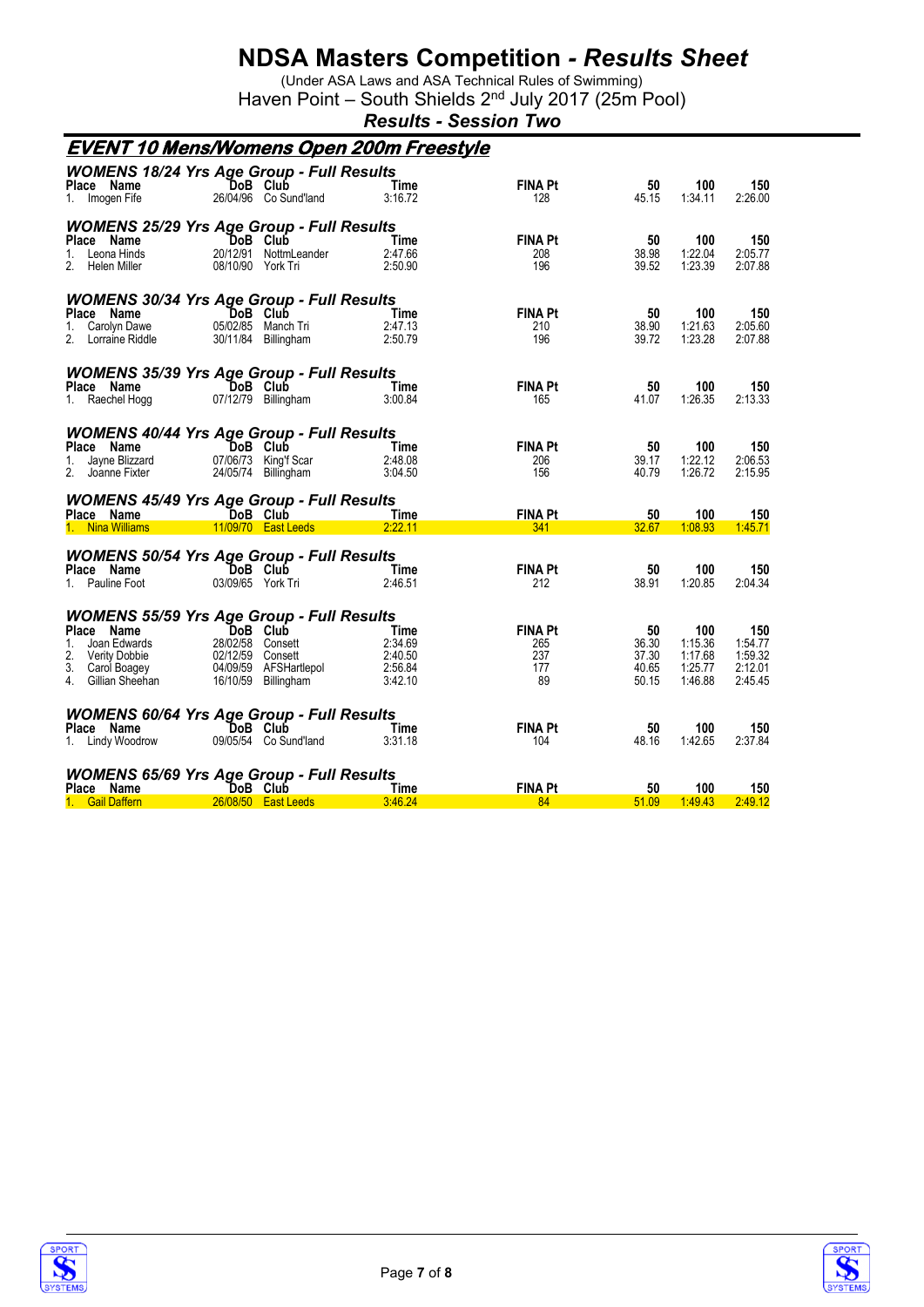(Under ASA Laws and ASA Technical Rules of Swimming) Haven Point - South Shields 2<sup>nd</sup> July 2017 (25m Pool)

*Results - Session Two*

#### **EVENT 10 Mens/Womens Open 200m Freestyle**

| Place Name<br>Matthew Bradley<br>1.<br>Daniel Wood                                                                     | <b>MENS 18/24 Yrs Age Group - Full Results</b><br>DoB Club<br>05/03/98 Sedgefield<br>29/01/99 Guisborough                                                                            | Time<br>1:59.69<br><b>DNC</b>                                     | <b>FINA Pt</b><br>572               | 50<br>27.29                   | 100<br>57.33                         | 150<br>1:28.34                       |
|------------------------------------------------------------------------------------------------------------------------|--------------------------------------------------------------------------------------------------------------------------------------------------------------------------------------|-------------------------------------------------------------------|-------------------------------------|-------------------------------|--------------------------------------|--------------------------------------|
| Place Name<br>1. William Jolly                                                                                         | <b>MENS 25/29 Yrs Age Group - Full Results</b><br>DoB Club<br>10/01/91 Newcastle                                                                                                     | Time<br>2:04.31                                                   | <b>FINA Pt</b><br>510               | 50<br>28.29                   | 100<br>1:00.13                       | 150<br>1:32.29                       |
| Place Name<br>1. Andrew Elwick                                                                                         | <b>MENS 30/34 Yrs Age Group - Full Results</b><br>DoB Club<br>04/05/85 Newcastle                                                                                                     | Time<br>2:35.62                                                   | <b>FINA Pt</b><br>260               | 50<br>37.17                   | 100<br>1:16.61                       | 150<br>1:56.99                       |
| Place Name                                                                                                             | <b>MENS 35/39 Yrs Age Group - Full Results</b><br>DoB Club                                                                                                                           | Time                                                              | <b>FINA Pt</b>                      | 50                            | 100                                  | 150                                  |
| 1. James Barwick                                                                                                       | 24/03/82 East Leeds                                                                                                                                                                  | 2:16.60                                                           | 384                                 | 31.74                         | 1:07.72                              | 1:43.30                              |
| 2. Matthew Cooper                                                                                                      | 13/02/81 Middlesboro                                                                                                                                                                 | 2.36.94                                                           | 253                                 | 36.98                         | 1:16.80                              | 1:57.31                              |
| Place Name<br>1. Chris Toop<br>Ben Shaw                                                                                | <b>MENS 40/44 Yrs Age Group - Full Results</b><br>DoB Club<br>20/03/76 Co Sund'land<br>28/05/76 East Leeds                                                                           | Time<br>2:33.87<br><b>DNC</b>                                     | <b>FINA Pt</b><br>269               | 50<br>34.29                   | 100<br>1:12.70                       | 150<br>1:52.74                       |
| Place Name<br>$1_{-}$<br>David Chaney<br>2.<br>lain Robertson<br>3.<br>Alan Weddell<br>Colin Ovington<br>Paul Clemence | <b>MENS 45/49 Yrs Age Group - Full Results</b><br>DoB Club<br>10/06/68 Gates & Whick<br>28/09/69<br>Newcastle<br>16/03/72<br>Ashington<br>16/07/69 Unattached<br>19/06/70 East Leeds | Time<br>2:17.76<br>2:36.21<br>2:46.05<br><b>DNC</b><br><b>DNC</b> | <b>FINA Pt</b><br>375<br>257<br>214 | 50<br>31.36<br>36.71<br>40.37 | 100<br>1:07.58<br>1:16.37<br>1:23.17 | 150<br>1:42.97<br>1:57.52<br>2:05.48 |
| Place Name<br>1. Tony Day                                                                                              | <b>MENS 50/54 Yrs Age Group - Full Results</b><br>DoB Club<br>14/04/65 Darlington                                                                                                    | Time<br>2:09.46                                                   | <b>FINA Pt</b><br>452               | 50<br>29.35                   | 100<br>1:01.70                       | 150<br>1:35.43                       |
| Place Name<br><b>Stewart Rowe</b><br>1.<br>2.<br>lan Longster                                                          | <b>MENS 55/59 Yrs Age Group - Full Results</b><br>DoB Club<br>10/10/62 King'f Scar<br>15/11/58 Billingham                                                                            | Time<br>2:28.04<br>3:14.94                                        | <b>FINA Pt</b><br>302<br>132        | 50<br>34.55<br>43.76          | 100<br>1:12.51<br>1:33.09            | 150<br>1:50.93<br>2:25.11            |
| Place Name<br>1. Martin Wagner                                                                                         | <b>MENS 60/64 Yrs Age Group - Full Results</b><br>DoB Club<br>16/03/57 Unattached                                                                                                    | Time<br>2:36.43                                                   | <b>FINA Pt</b><br>256               | 50<br>38.44                   | 100<br>1:18.70                       | 150<br>1:59.19                       |
| Place Name<br>Alex Brown                                                                                               | <b>MENS 70/74 Yrs Age Group - Full Results</b><br>DoB Club<br>08/09/44 Blyth                                                                                                         | Time<br><b>DNC</b>                                                | <b>FINA Pt</b>                      | 50                            | 100                                  | 150                                  |
| Place                                                                                                                  | MENS 80/84 Yrs Age Group - Full Results<br><b>DoB</b><br>Name                                                                                                                        | Club                                                              | Time                                | FINA Pt 50                    |                                      | 100 15                               |
| <b>Bill Moore</b>                                                                                                      | 08/10/37 East Leeds                                                                                                                                                                  | $3.41.16*$                                                        | 90                                  |                               | $49.69$ $*$ $1.45.72$ $*$            | 2:44.16                              |
|                                                                                                                        |                                                                                                                                                                                      |                                                                   |                                     |                               |                                      |                                      |

### **EVENT 25 Mens Open 200m Breaststroke**

| <b>Full Results</b>                |                      |                           |                       |                |       |         |         |
|------------------------------------|----------------------|---------------------------|-----------------------|----------------|-------|---------|---------|
| Place<br>Name                      | DoB                  | Club                      | Time                  | <b>FINA Pt</b> | 50    | 100     | 150     |
| Peter Germain<br>1<br>Craig Heggie | 11/09/82<br>23/02/62 | Carlisle Ag<br>Workington | 2:42.02<br><b>DNC</b> | $41^{\circ}$   | 36.41 | 1:17.19 | 1:59.21 |



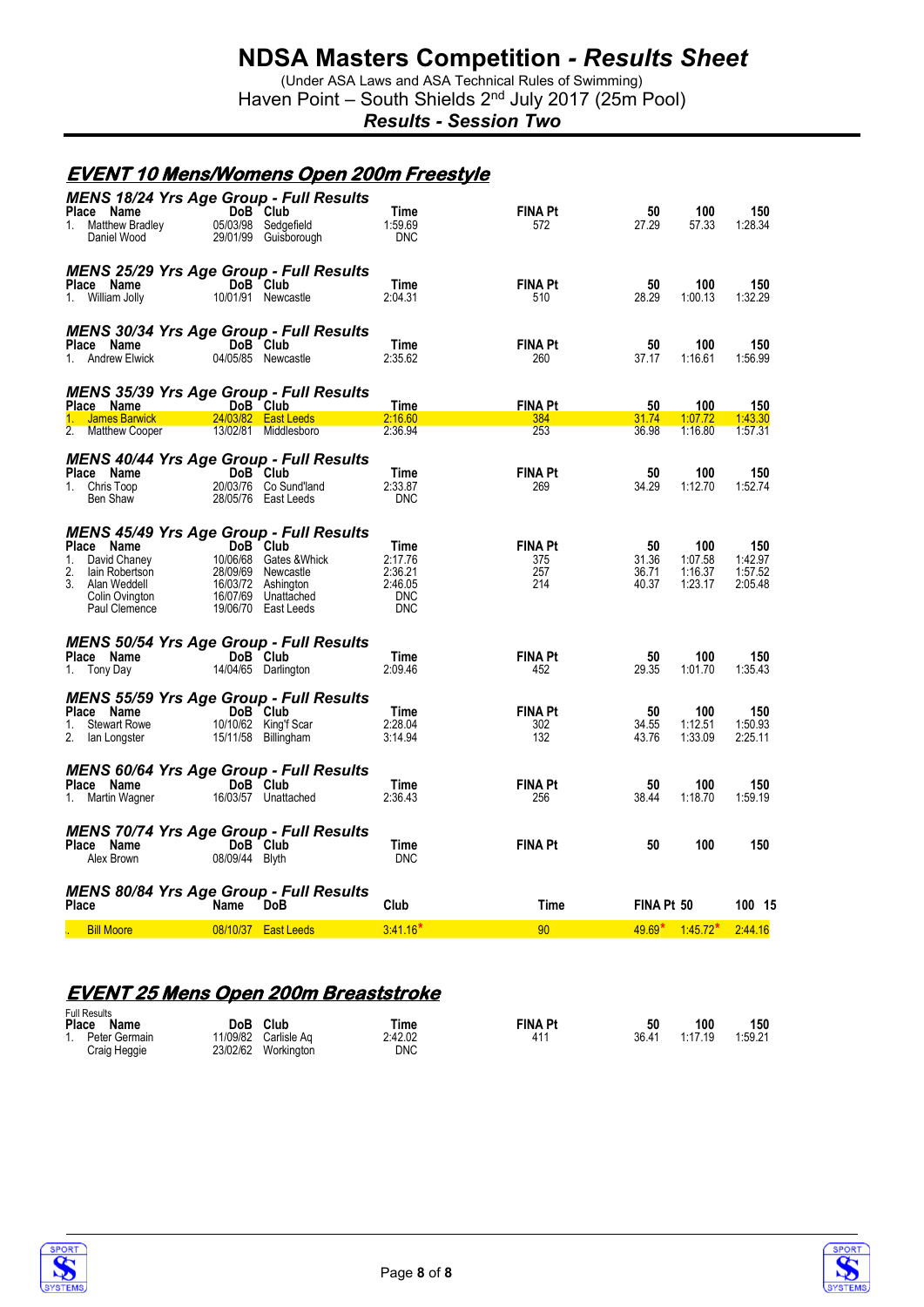(Under ASA Laws and ASA Technical Rules of Swimming) Haven Point - South Shields 2<sup>nd</sup> July 2017 (25m Pool)

*Results - Session Three*

### **EVENT 12 Mixed 400m Freestyle**

|                                         | <b>Mens 25/29 Yrs Age Group - Full Results</b>      |                         |                                     |                |              |
|-----------------------------------------|-----------------------------------------------------|-------------------------|-------------------------------------|----------------|--------------|
| Place Name                              | DoB Club                                            | Time                    | <b>FINA Pt</b>                      |                |              |
| William Jolly<br>1.<br>50m 30.17        | 10/01/91 Newcastle<br>100m 1:03.77<br>150m 1:38.00  | 4:27.72<br>200m 2:12.53 | 498<br>250m 2:46.89<br>300m 3:21.29 | 350m 3:55.59   | 400m 4:27.72 |
| <b>Stephen Heselton</b><br>50m 31.13    | 08/05/89 East Leeds<br>100m 1:05.31<br>150m 1:39.83 | 4:40.55<br>200m 2:15.60 | 433<br>250m 2:52.03<br>300m 3:28.36 | $350m$ 4:05.43 | 400m 4:40.55 |
|                                         |                                                     |                         |                                     |                |              |
|                                         | Mens 30/34 Yrs Age Group - Full Results             |                         |                                     |                |              |
| Place Name                              | DoB Club                                            | Time                    | <b>FINA Pt</b>                      |                |              |
| 1. Andrew Elwick                        | 04/05/85 Newcastle                                  | 5:28.71                 | 269                                 |                |              |
| 50m 37.95                               | 100m 1:18.71<br>150m 2:00.75                        | 200m 2:43.30            | 300m 4:06.94<br>250m 3:25.06        | 350m 4:48.83   | 400m 5:28.71 |
|                                         | Mens 40/44 Yrs Age Group - Full Results             |                         |                                     |                |              |
| Place Name                              | DoB Club                                            | Time                    | <b>FINA Pt</b>                      |                |              |
| 1. Chris Toop                           | 20/03/76 Co Sund'land                               | 5:37.22                 | 249                                 |                |              |
| 50m 37.10                               | 100m 1:18.62<br>150m 2:01.18                        | 200m 2:44.37            | 300m 4:11.41<br>250m 3:28.00        | 350m 4:54.87   | 400m 5:37.22 |
|                                         | <b>Mens 45/49 Yrs Age Group - Full Results</b>      |                         |                                     |                |              |
| Place Name                              | DoB Club                                            | Time                    | <b>FINA Pt</b>                      |                |              |
| 1. Paul Clemence                        | 19/06/70 East Leeds                                 | 4:39.77                 | 436                                 |                |              |
| 50m 31.78                               | 150m 1:43.72<br>100m 1:07.22                        | 200m 2:20.27            | 250m 2:55.84<br>300m 3:31.48        | 350m 4:07.05   | 400m 4:39.77 |
| 2.<br>David Chaney                      | 10/06/68 Gates & Whick                              | 4:56.92                 | 365                                 |                |              |
| 50m 32.29                               | 100m 1:09.35<br>150m 1:47.61                        | 200m 2:26.31            | 300m 3:42.82<br>250m 3:04.79        | 350m 4:20.55   | 400m 4:56.92 |
| 3.<br><b>Matthew Alsop</b><br>50m 32.62 | 26/05/71 Haddington<br>100m 1:09.53<br>150m 1:49.06 | 5:27.43<br>200m 2:30.66 | 272<br>250m 3:13.55<br>300m 3:58.00 | 350m 4:43.34   | 400m 5:27.43 |
| Colin Ovington                          | 16/07/69 Unattached                                 | <b>DNC</b>              |                                     |                |              |
|                                         |                                                     |                         |                                     |                |              |
|                                         | <b>Mens 55/59 Yrs Age Group - Full Results</b>      |                         |                                     |                |              |
| Place Name                              | DoB Club                                            | Time                    | <b>FINA Pt</b>                      |                |              |
| 1. Ian Longster                         | 15/11/58 Billingham                                 | 7:10.08                 | 120                                 |                |              |
| 50m 45.51                               | 100m 1:38.70<br>150m 2:34.14                        | 200m 3:30.02            | 250m 4:26.44<br>300m 5:22.31        | 350m 6:17.71   | 400m 7:10.08 |
| <b>Stewart Rowe</b>                     | 10/10/62 King'f Scar                                | <b>DNC</b>              |                                     |                |              |
|                                         |                                                     |                         |                                     |                |              |
| Place Name                              | Mens 60/64 Yrs Age Group - Full Results<br>DoB Club | Time                    | <b>FINA Pt</b>                      |                |              |
| Martin Wagner<br>1.                     | 16/03/57 Unattached                                 | 5:32.49                 | 260                                 |                |              |
| 50m 39.51                               | 100m 1:20.69<br>150m 2:04.04                        | 200m 2:46.55            | 250m 3:29.11<br>300m 4:11.16        | 350m 4:52.71   | 400m 5:32.49 |
| Nicholas Minns                          | 24/01/53 East Anglian                               | 6:01.83                 | 201                                 |                |              |
| 50m 41.94                               | 100m 1:26.73<br>150m 2:13.84                        | 200m 3:00.84            | 250m 3:46.04<br>300m 4:31.40        | 350m 5:17.02   | 400m 6:01.83 |
|                                         | <b>Mens 80/84 Yrs Age Group - Full Results</b>      |                         |                                     |                |              |
| Place Name                              | DoB Club                                            | Time                    | <b>FINA Pt</b>                      |                |              |
| 1. Bill Moore                           | 08/10/37 East Leeds                                 | 7:33.92                 | 102                                 |                |              |
| 50m 50.28                               | 100m 1:46.78<br>150m 2:45.48                        | 200m 3:44.21            | 250m 4:43.07<br>300m 5:41.54        | 350m 6:38.68   | 400m 7:33.92 |



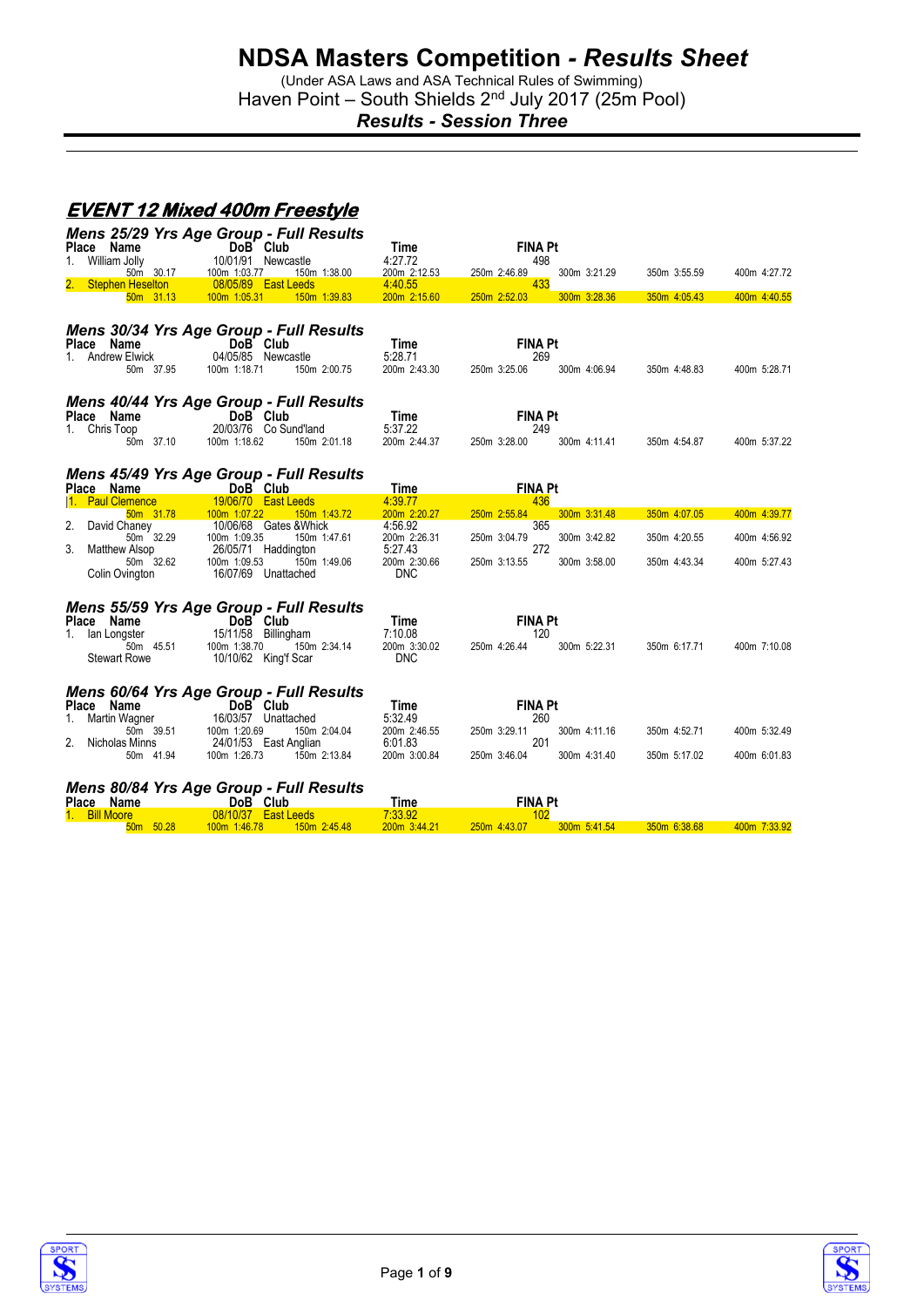(Under ASA Laws and ASA Technical Rules of Swimming) Haven Point - South Shields 2<sup>nd</sup> July 2017 (25m Pool)

*Results - Session Three*

|                                                                                                                                         | <u>EVENT 12 Mixed 400m Freestyle</u>                                                                                                                                                                                                                               |                                                                                                     |                                                                                    |                                              |                                              |                                              |
|-----------------------------------------------------------------------------------------------------------------------------------------|--------------------------------------------------------------------------------------------------------------------------------------------------------------------------------------------------------------------------------------------------------------------|-----------------------------------------------------------------------------------------------------|------------------------------------------------------------------------------------|----------------------------------------------|----------------------------------------------|----------------------------------------------|
| Place Name<br>1. Imogen Fife<br>50m 45.21                                                                                               | <b>Womens 18/24 Yrs Age Group - Full Results</b><br>DoB Club<br>26/04/96 Co Sund'land<br>100m 1:33.81<br>150m 2:25.98                                                                                                                                              | Time<br>6:52.78<br>200m 3:17.84                                                                     | <b>FINA Pt</b><br>135<br>250m 4:11.58                                              | 300m 5:05.34                                 | 350m 6:00.67                                 | 400m 6:52.78                                 |
| Place Name<br>1. Leona Hinds<br>50m 38.69                                                                                               | <b>Womens 25/29 Yrs Age Group - Full Results</b><br>DoB Club<br>20/12/91 NottmLeander<br>100m 1:22.61<br>150m 2:07.92                                                                                                                                              | Time<br>5:56.85<br>200m 2:53.65                                                                     | <b>FINA Pt</b><br>210<br>250m 3:39.99                                              | 300m 4:26.18                                 | 350m 5:12.44                                 | 400m 5:56.85                                 |
| Place Name<br>1. Lorraine Riddle<br>50m 39.32<br>Carolyn Dawe                                                                           | <b>Womens 30/34 Yrs Age Group - Full Results</b><br>DoB Club<br>30/11/84 Billings<br>30/11/84 Billingham<br>100m 1:22.81<br>150m 2:06.75<br>05/02/85 Manch Tri                                                                                                     | <b>Time</b><br>5:46.46<br>200m 2:51.26<br><b>DNC</b>                                                | <b>FINA Pt</b><br>229<br>250m 3:35.52                                              | 300m 4:20.23                                 | 350m 5:04.09                                 | 400m 5:46.46                                 |
| Place Name<br>1. Rachel Clinkard<br>50m 36.98                                                                                           | <b>Womens 45/49 Yrs Age Group - Full Results</b><br>DoB Club<br>13/06/71 Newcastle<br>150m 2:01.49<br>100m 1:18.99                                                                                                                                                 | Time<br>5:30.72<br>200m 2:44.24                                                                     | <b>FINA Pt</b><br>264<br>250m 3:26.81                                              | 300m 4:09.18                                 | 350m 4:50.95                                 | 400m 5:30.72                                 |
| Place Name<br>1. Pauline Foot<br>50m 39.72                                                                                              | <b>Womens 50/54 Yrs Age Group - Full Results</b><br>DoB Club<br>03/09/65 York Tri<br>100m 1:22.47<br>150m 2:06.89                                                                                                                                                  | Time<br>5:45.76<br>200m 2:51.41                                                                     | <b>FINA Pt</b><br>231<br>250m 3:35.25                                              | 300m 4:19.10                                 | 350m 5:03.45                                 | 400m 5:45.76                                 |
| Place Name<br>Joan Edwards<br>1.<br>50m 37.30<br>2.<br>Carol Boagey<br>50m 42.06<br>Gillian Sheehan<br>3.<br>50m 54.04<br>Judith Hattle | <b>Womens 55/59 Yrs Age Group - Full Results</b><br>DoB Club<br>28/02/58 Consett<br>150m 1:59.39<br>100m 1:1/./o<br>04/09/59 AFSHartlepol<br>150m 2<br>100m 1:28.47<br>150m 2:17.39<br>16/10/59 Billingham<br>150m 2:51.30<br>100m 1:51.98<br>21/04/60 Carlisle Ag | Time<br>5:24.70<br>200m 2:40.64<br>6:20.46<br>200m 3:06.64<br>7:44.81<br>200m 3:50.35<br><b>DNF</b> | <b>FINA Pt</b><br>279<br>250m 3:22.55<br>173<br>250m 3:55.88<br>95<br>250m 4:49.61 | 300m 4:04.11<br>300m 4:43.41<br>300m 5:48.63 | 350m 4:45.54<br>350m 5:30.19<br>350m 6:47.79 | 400m 5:24.70<br>400m 6:20.46<br>400m 7:44.81 |
| Place Name<br>Gail Daffern                                                                                                              | <b>Womens 65/69 Yrs Age Group - Full Results</b><br>DoB Club<br>26/08/50 East Leeds                                                                                                                                                                                | Time<br><b>DNC</b>                                                                                  | <b>FINA Pt</b>                                                                     |                                              |                                              |                                              |

### **EVENT 13 Womens Open 100m IM**

|       | 25/29 Yrs Age Group - Full Results     |                        |               |             |
|-------|----------------------------------------|------------------------|---------------|-------------|
|       | Name<br>Place                          | DoB Club               |               | Time        |
|       | 1. Megan Oldcorn                       | <b>DoB</b><br>26/05/92 | King'f Scar   | 1:20.23     |
|       | 2. Leona Hinds                         | 20/12/91               | NottmLeander  | 1:27.83     |
|       | 3. Helen Miller                        | 08/10/90 York Tri      |               | 1:29.85     |
|       | 35/39 Yrs Age Group - Full Results     |                        |               |             |
| Place | Name<br>$\frac{1}{2}$                  | DoB Club               |               | Time        |
|       | 1. Emma Wills                          | 28/07/79 York City     |               | 1:11.35     |
|       | 2. Raechel Hogg                        | 07/12/79               | Billingham    | 1:29.84     |
|       | 40/44 Yrs Age Group - Full Results     |                        |               |             |
|       | Place Name                             | DoB                    | Club          | <b>Time</b> |
|       | 1. Jayne Blizzard 07/06/73 King'f Scar |                        |               | 1:31.86     |
|       | 2. Joanne Fixter                       | 24/05/74               | Billingham    | 1:37.07     |
|       | 50/54 Yrs Age Group - Full Results     |                        |               |             |
|       | Name<br>Place                          | DoB                    | Club          | Time        |
|       | 1. Jayne Simpson 21/07/67              |                        | <b>Boldon</b> | 1:21.88     |
|       | 55/59 Yrs Age Group - Full Results     |                        |               |             |
|       | Name<br>Place                          | DoB                    | Club          | Time        |
|       | 1. Verity Dobbie                       | 02/12/59               | Consett       | 1:26.91     |
| 2.    | Lesley Zimmerman                       | 14/12/58               | Unattached    | 1:29.60     |



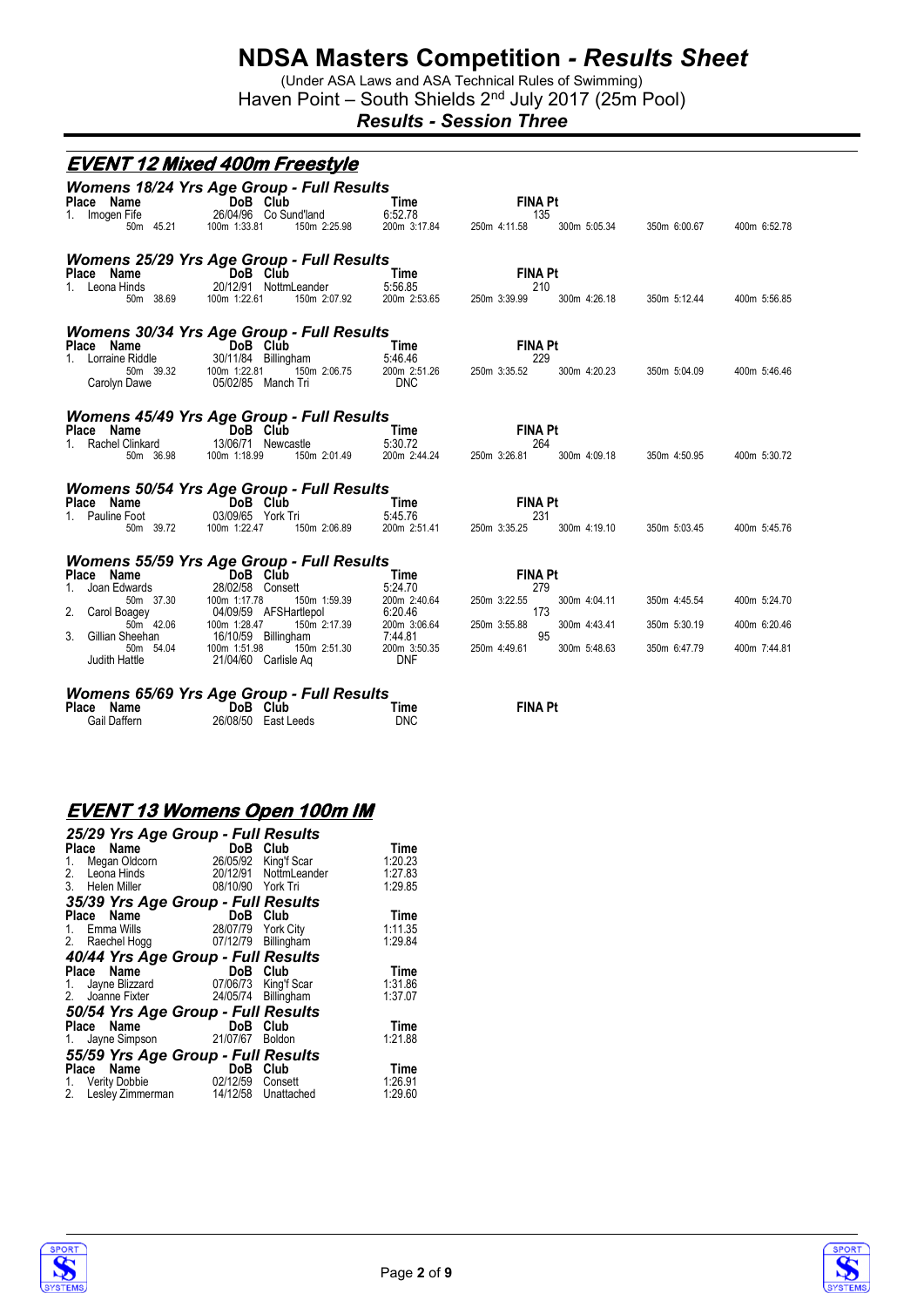(Under ASA Laws and ASA Technical Rules of Swimming) Haven Point - South Shields 2<sup>nd</sup> July 2017 (25m Pool)

*Results - Session Three*

|                  | <u>EVENT 14 Mens Open 100m IM</u>                                           |                |                                              |                    |                       |
|------------------|-----------------------------------------------------------------------------|----------------|----------------------------------------------|--------------------|-----------------------|
|                  | 18/24 Yrs Age Group - Full Results                                          |                |                                              |                    |                       |
|                  | Place<br>Name                                                               | DoB Club       |                                              | <b>Time</b>        | <b>FINA Pt</b>        |
| 1.               | Matthew Bradley                                                             | 05/03/98       | Sedgefield                                   | 1:04.81            | 477                   |
|                  | Nicholas Gowland                                                            | 18/10/96       | Billingham                                   | <b>DNC</b>         |                       |
|                  | 25/29 Yrs Age Group - Full Results                                          |                |                                              |                    |                       |
|                  | Place<br>Name                                                               | DoB Club       |                                              | Time               | <b>FINA Pt</b>        |
| 1.               | Connor Crozier                                                              |                | 15/06/92 Co Sund'land                        | 1:06.68            | 438                   |
|                  | 30/34 Yrs Age Group - Full Results                                          |                |                                              |                    |                       |
| Place            | Name                                                                        | DoB            | Club                                         | Time               | <b>FINA Pt</b>        |
| 1.               | Mark Robinson                                                               |                | 14/09/83 Co Sund'land                        | 1:07.62            | 420                   |
|                  | 35/39 Yrs Age Group - Full Results                                          |                |                                              |                    |                       |
|                  | Place<br>Stewart Worthy<br>Stewart Worthy 16/16/16                          | DoB Club       |                                              | Time               | <b>FINA Pt</b>        |
| 1.<br>2.         |                                                                             |                | 16/02/78 Bo Kirklees<br>11/09/82 Carlisle Ag | 1:07.75<br>1:09.12 | 418<br>393            |
| 3                | Peter Germain<br>Phil Horner                                                | 04/09/78 Eston |                                              | 1:14.71            | 311                   |
|                  | Mathew Blakely                                                              | 05/05/79 Blyth |                                              | <b>DNC</b>         |                       |
|                  | <b>James Barwick</b>                                                        |                | 24/03/82 East Leeds                          | <b>DQ</b>          |                       |
|                  | 40/44 Yrs Age Group - Full Results                                          |                |                                              |                    |                       |
|                  |                                                                             |                |                                              | Time               | <b>FINA Pt</b>        |
|                  | Place Name DoB Club<br>1 Ben Shaw 28/05/76 East Leeds                       |                |                                              | 1:08.38            | 406                   |
| $\overline{2}$ . | Neil Shutt                                                                  |                | 30/10/76 Co Sund'land                        | 1:19.04            | 263                   |
| 3.               | Chris Toop                                                                  |                | 20/03/76 Co Sund'land                        | 1:22.10            | 234                   |
|                  | 45/49 Yrs Age Group - Full Results                                          |                |                                              |                    |                       |
|                  | Place<br>Name                                                               | DoB Club       |                                              | Time               | <b>FINA Pt</b>        |
| 1.               | Colin Ovington                                                              |                | 16/07/69 Unattached                          | 1:09.75<br>1:21.83 | 383                   |
| 2.<br>3.         | Alan Weddell<br>lain Robertson                                              |                | 16/03/72 Ashington                           |                    | 237                   |
|                  |                                                                             |                |                                              |                    |                       |
|                  |                                                                             | 28/09/69       | Newcastle                                    | 1:26.55            | 200                   |
|                  | 50/54 Yrs Age Group - Full Results                                          |                |                                              |                    |                       |
|                  | Place<br>Name                                                               | DoB            | Club                                         | Time               | <b>FINA Pt</b>        |
| 1.               | Kevin Smith                                                                 | 02/06/64       | Newcastle                                    | 1:09.74            | 383                   |
| 2.               | Paul Gibson                                                                 |                | 28/11/65 Carlisle Aq                         | 1:23.43            | 223                   |
|                  | 55/59 Yrs Age Group - Full Results                                          |                |                                              |                    |                       |
|                  | Place Name                                                                  | DoB Club       |                                              | Time               | <b>FINA Pt</b>        |
| 1.<br>2.         | Gordon Dickinson                                                            |                | 21/05/59 Ashington                           | 1:34.10<br>1:47.15 | 156<br>105            |
|                  | lan Longster                                                                |                | 15/11/58 Billingham                          |                    |                       |
|                  |                                                                             |                |                                              |                    |                       |
| 1.<br>2.         | 65/69 Yrs Age Group - Full Results<br>Place Name DoB Club<br>Graham Pearson | 19/11/52       | Carlisle Aq                                  | Time<br>1:35.12    | <b>FINA Pt</b><br>151 |



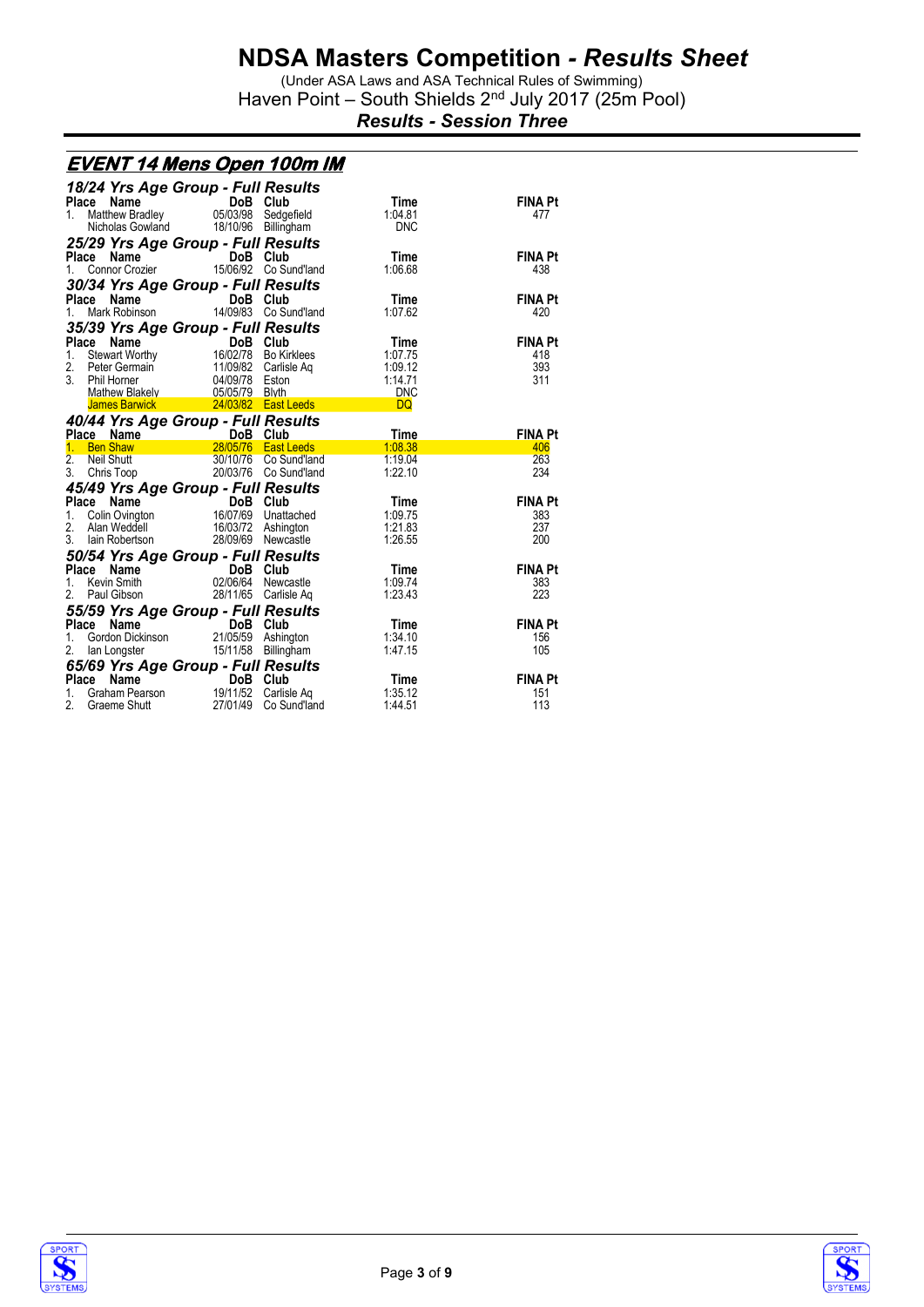(Under ASA Laws and ASA Technical Rules of Swimming) Haven Point - South Shields 2<sup>nd</sup> July 2017 (25m Pool)

*Results - Session Three*

#### **EVENT 15 Womens Open 50m Butterfly**

| 25/29 Yrs Age Group - Full Results |                                                                                                                |                      |             |                |
|------------------------------------|----------------------------------------------------------------------------------------------------------------|----------------------|-------------|----------------|
| <b>Place</b><br>Name               | DoB<br>$\overline{\text{DoB}}$<br>21/04/89                                                                     | Club                 | Time        | <b>FINA Pt</b> |
| Bryony Scoffin<br>1.               |                                                                                                                | Guisborough          | 34.75       | 345            |
| 2.                                 | Megan Oldcorn 26/05/92                                                                                         | King'f Scar          | 35.10       | 335            |
| 3.<br>Leona Hinds                  | 20/12/91                                                                                                       | NottmLeander         | 38.76       | 248            |
| 4.<br>Helen Miller                 | 08/10/90 York Tri                                                                                              |                      | 42.83       | 184            |
| 30/34 Yrs Age Group - Full Results |                                                                                                                |                      |             |                |
| Place Name                         | DoB Club                                                                                                       |                      | Time        | FINA Pt        |
| <b>Emily Nardini</b><br>1.         | 20/11/87 Newcastle                                                                                             |                      | 29.77       | 549            |
| Lorraine Riddle<br>2.              |                                                                                                                | 30/11/84 Billingham  | 44.56       | 163            |
| 35/39 Yrs Age Group - Full Results |                                                                                                                |                      |             |                |
| Place<br>Name                      | DoB Club                                                                                                       |                      | <b>Time</b> | <b>FINA Pt</b> |
| Kate Nicholson<br>1.               | 12/10/82 Newcastle                                                                                             |                      | 32.12       | 437            |
| 2.<br>Raechel Hogg                 |                                                                                                                | 07/12/79 Billingham  | 40.82       | 213            |
| 40/44 Yrs Age Group - Full Results |                                                                                                                |                      |             |                |
| Place Name                         | <b>Ce Name</b><br>Jayne Blizzard <b>DoB Club</b><br>Joanne Fister <b>Mark Club</b><br>Alforace California Club |                      | Time        | <b>FINA Pt</b> |
| 1.                                 |                                                                                                                |                      | 39.75       | 230            |
| 2 <sub>1</sub><br>Joanne Fixter    | 24/05/74 Billingham                                                                                            |                      | 44.75       | 161            |
| Melanie Barker                     |                                                                                                                | 11/10/76 Ashington   | <b>DNC</b>  |                |
| 45/49 Yrs Age Group - Full Results |                                                                                                                |                      |             |                |
| Place<br>Name                      | DoB Club                                                                                                       |                      | Time        | <b>FINA Pt</b> |
| Rachel Clinkard<br>1.              | 13/06/71                                                                                                       | Newcastle            | 35.93       | 312            |
| Nina Williams                      |                                                                                                                | 11/09/70 East Leeds  | DNC         |                |
| 50/54 Yrs Age Group - Full Results |                                                                                                                |                      |             |                |
| Place Name                         | DoB Club                                                                                                       |                      | Time        | <b>FINA Pt</b> |
| Kath Minghella<br>1.               |                                                                                                                | 22/09/64 King'f Scar | 48.49       | 127            |
| 55/59 Yrs Age Group - Full Results |                                                                                                                |                      |             |                |
| Place                              | ce Name (DoB Club<br>Carol Boagey (04/09/59 AFSHartlepol                                                       |                      | Time        | <b>FINA Pt</b> |
| 1.                                 |                                                                                                                |                      | 44.74       | 161            |
| Joan Edwards                       | 28/02/58 Consett                                                                                               |                      | <b>DNC</b>  |                |
| Judith Hattle                      |                                                                                                                | 21/04/60 Carlisle Aq | <b>DNC</b>  |                |
| 60/64 Yrs Age Group - Full Results |                                                                                                                |                      |             |                |
| Place Name                         | DoB Club<br><b>DoB Club</b><br>10/10/55 Alnwick Dol                                                            |                      | Time        | <b>FINA Pt</b> |
| Mary Purvis<br>1.                  |                                                                                                                |                      | 36.69       | 293            |
| 2.<br><b>Sally Shields</b>         |                                                                                                                | 15/10/54 Bo Kirklees | 39.02       | 243            |



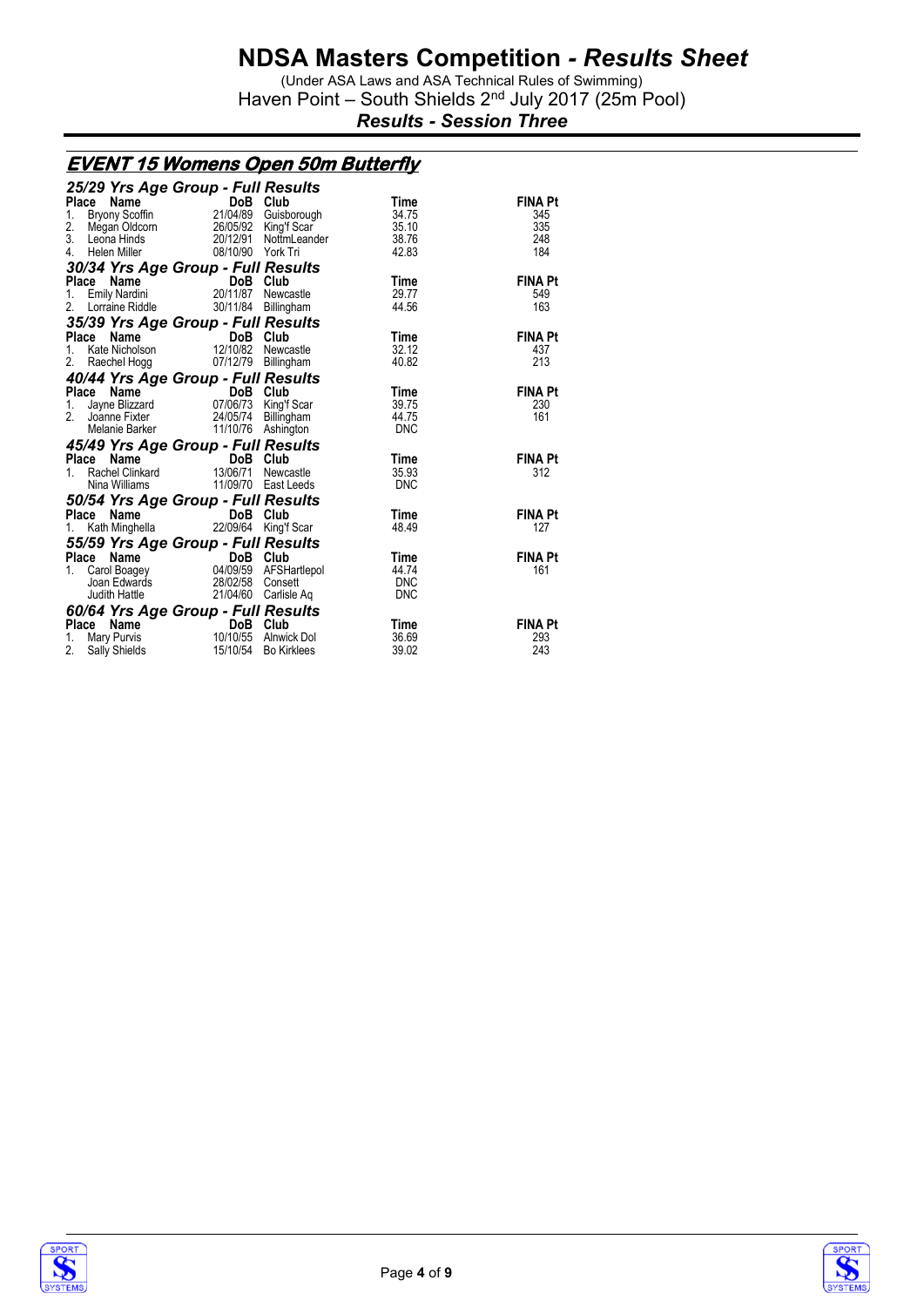(Under ASA Laws and ASA Technical Rules of Swimming) Haven Point - South Shields 2<sup>nd</sup> July 2017 (25m Pool)

*Results - Session Three*

|    |                | <u>EVENT 16 Mens Open 50m Butterfly</u>                                                                                                                                                                                                                |                    |
|----|----------------|--------------------------------------------------------------------------------------------------------------------------------------------------------------------------------------------------------------------------------------------------------|--------------------|
|    |                | 18/24 Yrs Age Group - Full Results                                                                                                                                                                                                                     |                    |
|    |                | Place Name<br>1. Nicholas Gowland<br>2. Matthew Bradley<br>2. Matthew Bradley<br>2. Matthew Bradley<br>3. Nick Simpson<br>4. Gareth Keen<br>26/09/94 Unattached<br>Andrew Armstrong<br>26/09/98 Boldon<br>26/09/98 Boldon<br>26/09/98 Boldon<br>26/09/ | Time               |
|    |                |                                                                                                                                                                                                                                                        | 27.45              |
|    |                |                                                                                                                                                                                                                                                        | 28.39<br>29.21     |
|    |                |                                                                                                                                                                                                                                                        | 29.59              |
|    |                |                                                                                                                                                                                                                                                        | DNC                |
|    |                |                                                                                                                                                                                                                                                        | DNC                |
|    |                | 25/29 Yrs Age Group - Full Results                                                                                                                                                                                                                     |                    |
|    |                |                                                                                                                                                                                                                                                        | <b>Time</b>        |
|    |                |                                                                                                                                                                                                                                                        | 27.91              |
|    |                |                                                                                                                                                                                                                                                        | 30.27              |
|    |                | 30/34 Yrs Age Group - Full Results                                                                                                                                                                                                                     |                    |
|    | Place Name     |                                                                                                                                                                                                                                                        | <b>Time</b>        |
| 1. |                |                                                                                                                                                                                                                                                        | 28.68              |
|    |                | Ce Name DoB Club<br>Mark Robinson 14/09/83 Co Sund'land<br>Andrew Elwick 04/05/85 Newcastle                                                                                                                                                            | DQ                 |
|    |                | 35/39 Yrs Age Group - Full Results<br>Place Name – DoB Club<br>1. James Barwick – 24/03/82 East Leeds                                                                                                                                                  |                    |
|    |                |                                                                                                                                                                                                                                                        | Time               |
|    |                |                                                                                                                                                                                                                                                        | $\frac{27.98}{27}$ |
|    | 2. Phil Horner | Phil Horner 04/09/78 Eston<br>Mathew Blakely 05/05/79 Blyth                                                                                                                                                                                            | 34.06              |
|    |                |                                                                                                                                                                                                                                                        | <b>DNC</b>         |
|    |                | 40/44 Yrs Age Group - Full Results                                                                                                                                                                                                                     |                    |
|    |                | <b>Place Name DoB Club</b><br><b>1. Ben Shaw 28/05/76 East Leeds</b><br>2. Phil Hawkrigg 07/11/75 Copeland<br>3. Chris Toop 20/03/76 Co Sund'land                                                                                                      | Time               |
|    |                |                                                                                                                                                                                                                                                        | 30.29              |
|    |                |                                                                                                                                                                                                                                                        | 31.72              |
|    |                |                                                                                                                                                                                                                                                        | 35.06              |
|    |                | 45/49 Yrs Age Group - Full Results                                                                                                                                                                                                                     |                    |
|    |                |                                                                                                                                                                                                                                                        | Time               |
|    |                | Place Name<br>1. Ian Clarke<br>2/06/70 Consett<br>Paul Clemence<br>2/06/70 East Leeds                                                                                                                                                                  | 29.82              |
|    |                |                                                                                                                                                                                                                                                        | <b>DNC</b>         |
|    |                | 50/54 Yrs Age Group - Full Results                                                                                                                                                                                                                     |                    |
|    |                | Place Name<br>1. Kevin Smith<br>2. Paul Gibson<br>2. Paul Gibson<br>28/11/65 Carlisle Aq                                                                                                                                                               | <b>Time</b>        |
|    |                |                                                                                                                                                                                                                                                        | 29.38              |
|    |                |                                                                                                                                                                                                                                                        | 34.73              |
|    |                | 55/59 Yrs Age Group - Full Results<br>Place Name DoB Club<br>1. David Emerson 20/04/62 East Leeds<br>2. Peter French 01/11/58 Newcastle<br>3. Ian Longster 15/11/58 Billingham                                                                         |                    |
|    |                |                                                                                                                                                                                                                                                        | Time               |
|    |                |                                                                                                                                                                                                                                                        | $27.62$ (GBR)      |
|    |                |                                                                                                                                                                                                                                                        | 37.57              |
|    |                |                                                                                                                                                                                                                                                        | 52.27              |
|    |                | <b>70/74 Yrs Age Group - Full Results<br/>Place Name DoB Club<br/>Alex Brown 08/09/44 Blyth</b>                                                                                                                                                        |                    |
|    | Place Name     |                                                                                                                                                                                                                                                        | Time               |
|    |                |                                                                                                                                                                                                                                                        | DNC                |

### **EVENT 17 Womens Open 100m Breaststroke**

| 25/29 Yrs Age Group - Full Results    |                            |                   |         |       |
|---------------------------------------|----------------------------|-------------------|---------|-------|
| Place Name                            | DoB Club                   |                   | Time    | 50    |
| 1. Emma Bainbridge 03/12/91           |                            | Derwentside       | 1:16.42 | 35.87 |
| 2. Leona Hinds                        | 20/12/91 NottmLeander      |                   | 1:39.78 | 47.73 |
| 50/54 Yrs Age Group - Full Results    |                            |                   |         |       |
| Place Name                            | DoB Club                   |                   | Time    | 50    |
| 1. Pauline Foot                       | 03/09/65 York Tri          |                   | 1:39.20 | 47.16 |
| 55/59 Yrs Age Group - Full Results    |                            |                   |         |       |
| Place Name                            | <b>Example 19 DoB</b> Club |                   | Time    | 50    |
| 1. Verity Dobbie                      | 02/12/59 Consett           |                   | 1:31.64 | 43.48 |
| 2. Carol Boagey 04/09/59 AFSHartlepol |                            |                   | 1:37.51 | 46.16 |
| 60/64 Yrs Age Group - Full Results    |                            |                   |         |       |
| Place Name                            | <b>DoB</b> Club            |                   | Time    | 50    |
| 1. Sally Shields                      | 15/10/54 Bo Kirklees       |                   | 1:31.03 | 42.43 |
| 65/69 Yrs Age Group - Full Results    |                            |                   |         |       |
| Place Name                            | DoB Club                   |                   | Time    | 50    |
| 1. Gail Daffern                       | 26/08/50                   | <b>East Leeds</b> | 2:00.90 | 56.79 |
|                                       |                            |                   |         |       |



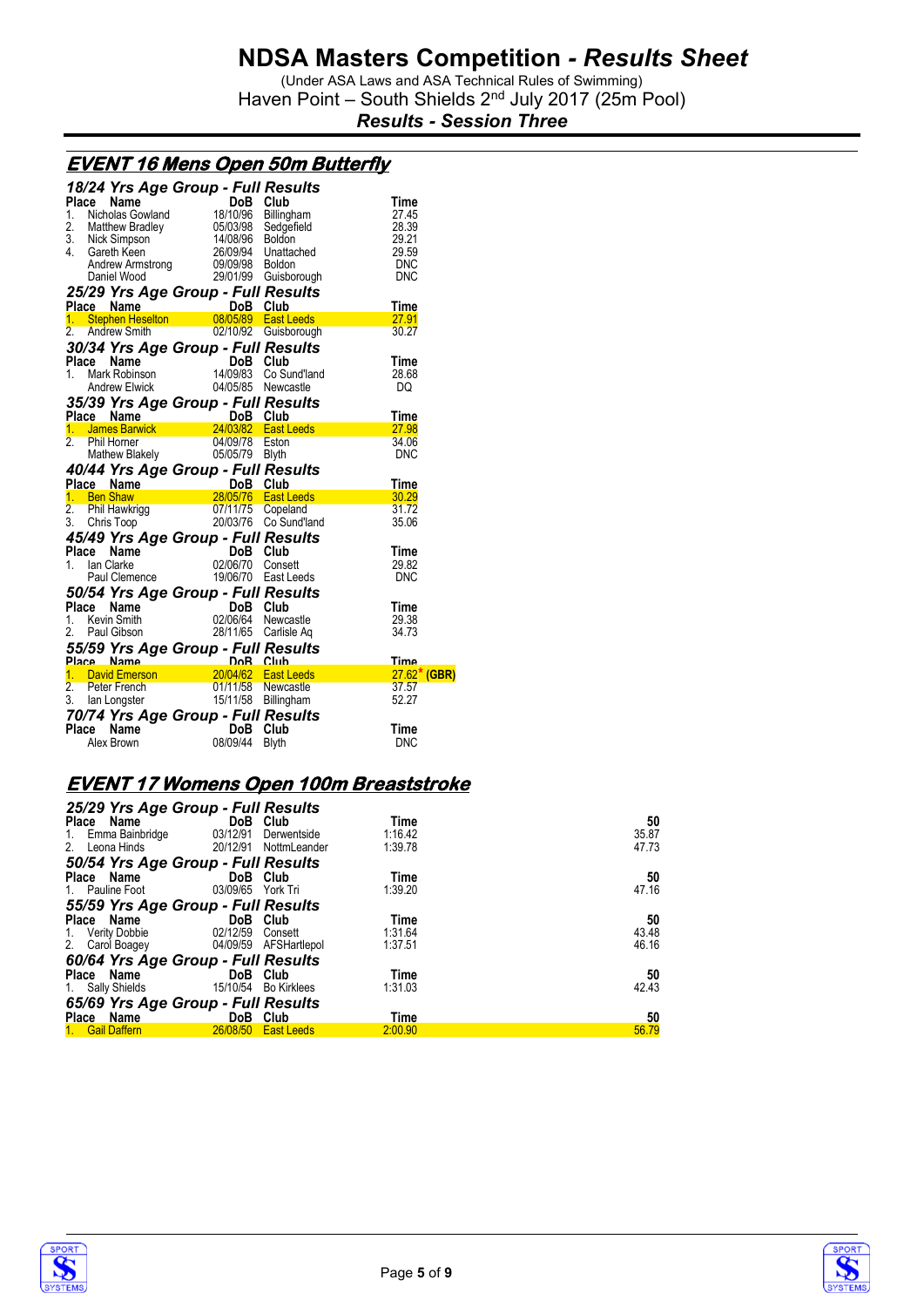(Under ASA Laws and ASA Technical Rules of Swimming) Haven Point - South Shields 2<sup>nd</sup> July 2017 (25m Pool)

*Results - Session Three*

#### **EVENT 18 Mens Open 100m Breaststroke**

| 18/24 Yrs Age Group - Full Results      |                      |            |       |
|-----------------------------------------|----------------------|------------|-------|
| Place Name                              | DoB Club             | Time       | 50    |
| 1. Matthew Bradley 05/03/98 Sedgefield  |                      | 1:10.83    | 33.80 |
| 30/34 Yrs Age Group - Full Results      |                      |            |       |
| Place Name                              | DoB Club             | Time       | 50    |
| 1. Graham Kennedy 15/05/84 Boldon       |                      | 1:19.73    | 37.29 |
| 35/39 Yrs Age Group - Full Results      |                      |            |       |
| Place Name DoB Club                     |                      | Time       | 50    |
| 1. Stewart Worthy                       | 16/02/78 Bo Kirklees | 1:15.27    | 35.55 |
| 2. Phil Horner 04/09/78 Eston           |                      | 1:30.41    | 41.71 |
| James Barwick 24/03/82 East Leeds       |                      | <b>DNC</b> |       |
| 40/44 Yrs Age Group - Full Results      |                      |            |       |
| Place Name DoB Club                     |                      | Time       | 50    |
| 1. Neil Shutt 30/10/76 Co Sund'land     |                      | 1.25.96    | 40.84 |
| 2. Phillip Robertson 06/06/73 Ashington |                      | 1:27.48    | 41.14 |
| 45/49 Yrs Age Group - Full Results      |                      |            |       |
| Place Name DoB Club                     |                      | Time       | 50    |
| Alan Weddell 16/03/72 Ashington         |                      | DQ         |       |
| 55/59 Yrs Age Group - Full Results      |                      |            |       |
| Place Name                              | DoB Club             | Time       | 50    |
| Craig Heggie 23/02/62 Workington        |                      | <b>DNC</b> |       |
| 60/64 Yrs Age Group - Full Results      |                      |            |       |
| Place Name                              | DoB Club             | Time       | 50    |
| 1. Keith Lamb 26/12/57 Ashington        |                      | 1:40.39    | 47.31 |
| 80/84 Yrs Age Group - Full Results      |                      |            |       |
| Place Name                              | DoB Club             | Time       | 50    |
| 1. Bill Moore                           | 08/10/37 East Leeds  | 1:58.73    | 54.72 |

### **EVENT 19 Womens Open 50m Backstroke**

| 25/29 Yrs Age Group - Full Results      |                      |                       |         |
|-----------------------------------------|----------------------|-----------------------|---------|
| Name<br>Place                           | DoB Club             |                       | Time    |
| Megan Oldcorn<br>1.                     | 26/05/92 King'f Scar |                       | 35.45   |
| 2. Helen Miller                         | 08/10/90 York Tri    |                       | 40.46   |
| 3. Leona Hinds                          |                      | 20/12/91 NottmLeander | 43.92   |
| 30/34 Yrs Age Group - Full Results      |                      |                       |         |
| Name<br>Place                           | DoB Club             |                       | Time    |
| 1. Lorraine Riddle                      | 30/11/84             | Billingham            | 45.60   |
| 35/39 Yrs Age Group - Full Results      |                      |                       |         |
| Name<br>Place                           | DoB Club             |                       | Time    |
| 1. Kate Nicholson                       | 12/10/82             | Newcastle             | 33.63   |
| 2. Raechel Hogg                         | 07/12/79 Billingham  |                       | 42.29   |
| 3. Tanya Johnson                        | 25/11/80 Boldon      |                       | 56.45   |
| 50/54 Yrs Age Group - Full Results      |                      |                       |         |
| Place Name                              | DoB                  | Club                  | Time    |
| 1. Jayne Simpson 21/07/67               |                      | <b>Boldon</b>         | 36.21   |
| 55/59 Yrs Age Group - Full Results      |                      |                       |         |
| Name<br>Place                           | DoB Club             |                       | Time    |
| Joan Edwards<br>1.                      | 28/02/58             | Consett               | 42.85   |
| 2. Lesley Zimmerman 14/12/58 Unattached |                      |                       | 43.57   |
| 3. Gillian Sheehan                      | 16/10/59 Billingham  |                       | 1:00.34 |
| 60/64 Yrs Age Group - Full Results      |                      |                       |         |
| Name<br>Place                           | DoB                  | Club                  | Time    |
| Mary Purvis<br>1.                       | 10/10/55             | Alnwick Dol           | 43.07   |
|                                         |                      |                       |         |



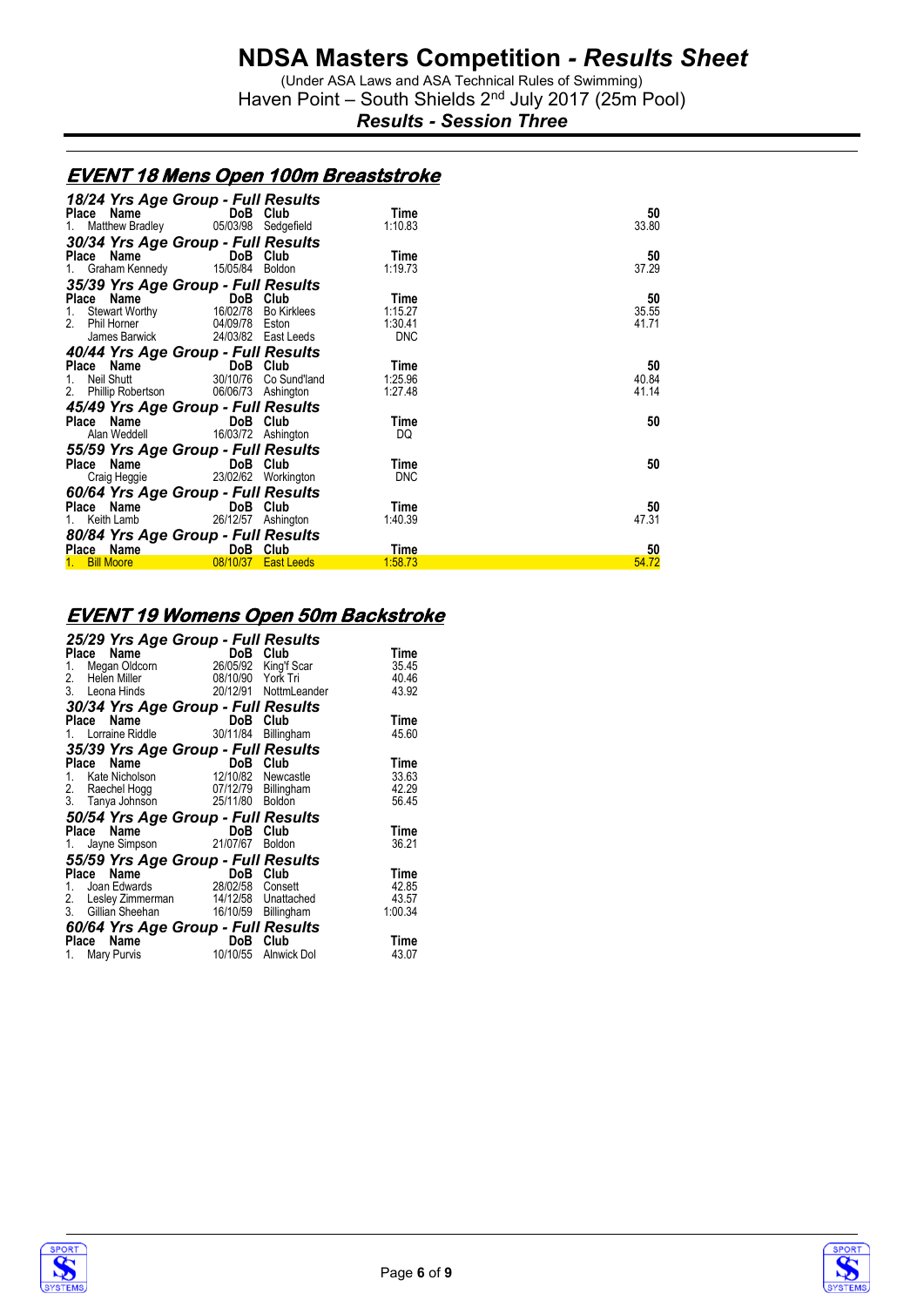(Under ASA Laws and ASA Technical Rules of Swimming) Haven Point - South Shields 2<sup>nd</sup> July 2017 (25m Pool)

*Results - Session Three*

#### **EVENT 20 Mens Open 50m Backstroke**

| 18/24 Yrs Age Group - Full Results                                                                                                                                                  |                      |              |                |
|-------------------------------------------------------------------------------------------------------------------------------------------------------------------------------------|----------------------|--------------|----------------|
| Place Name<br><b>Company of the Market School</b><br>Nicholas Gowland 18/10/96<br>Andrew Armstrong 09/09/98                                                                         |                      | DoB Club     | Time           |
| 1.                                                                                                                                                                                  |                      | Billingham   | 31.55          |
|                                                                                                                                                                                     |                      | Boldon       | <b>DNC</b>     |
| 25/29 Yrs Age Group - Full Results                                                                                                                                                  |                      |              |                |
| Place Name<br>1. Stephen Heselton 08/05/89 East Leeds<br>2. Connor Crozier 15/06/92 Co Sund'land<br>3. Andrew Smith 02/10/92 Guisborough<br>4. Matthew Alexander 09/07/91 Ashington |                      |              | Time           |
|                                                                                                                                                                                     |                      |              | 29.90          |
|                                                                                                                                                                                     |                      |              | 30.50          |
|                                                                                                                                                                                     |                      |              | 32.24          |
|                                                                                                                                                                                     |                      |              | 37.77          |
| 30/34 Yrs Age Group - Full Results                                                                                                                                                  |                      |              |                |
|                                                                                                                                                                                     |                      |              | Time           |
| <b>Place Name (a)</b> DoB Club<br>1. Mark Robinson (a) 14/09/83 Co Sund'land                                                                                                        |                      |              | 31.65          |
| 35/39 Yrs Age Group - Full Results                                                                                                                                                  |                      |              |                |
|                                                                                                                                                                                     |                      |              | Time           |
| Place Name (Barry 1998 Club)<br><u>1. James Barwick (24/03/82 East Leeds</u>                                                                                                        |                      |              | 31.14          |
| 40/44 Yrs Age Group - Full Results                                                                                                                                                  |                      |              |                |
|                                                                                                                                                                                     |                      | DoB Club     | Time           |
| <b>Place Name</b><br>1. Phil Hawkrigg 07/                                                                                                                                           | 07/11/75             | Copeland     | 33.54          |
|                                                                                                                                                                                     |                      |              |                |
| 45/49 Yrs Age Group - Full Results<br>Place                                                                                                                                         |                      |              | Time           |
| <b>Place Name</b><br>1. Colin Ovington 16/07/69 Unattached<br>2. Iain Robertson 28/09/69 Newcastle                                                                                  |                      |              | 33.47          |
|                                                                                                                                                                                     |                      |              | 40.62          |
|                                                                                                                                                                                     |                      |              |                |
| 50/54 Yrs Age Group - Full Results                                                                                                                                                  |                      |              |                |
| Place<br><b>Place Name Bob DoB</b><br>1. Kevin Smith 02/06/64                                                                                                                       |                      | DoB Club     | Time           |
|                                                                                                                                                                                     |                      | Newcastle    | 35.00<br>38.42 |
| 2. Paul Gibson                                                                                                                                                                      |                      |              |                |
|                                                                                                                                                                                     | 28/11/65 Carlisle Aq |              |                |
| 55/59 Yrs Age Group - Full Results                                                                                                                                                  |                      |              |                |
| Place                                                                                                                                                                               |                      | DoB Club     | Time           |
|                                                                                                                                                                                     |                      | Newcastle    | 41.50          |
| <b>Piace Name DoB</b><br>1. Peter French 01/11/58<br>Gordon Dickinson 21/05/59 Ashington<br>2.                                                                                      |                      |              | 42.78          |
|                                                                                                                                                                                     |                      |              |                |
| Place                                                                                                                                                                               |                      |              | Time           |
| <b>65/69 Yrs Age Group - Full Results<br/>Place Name DoB Club<br/>1. Graeme Shutt 27/01/49 Co Sund'land</b>                                                                         |                      | Co Sund'land | 48.11          |
|                                                                                                                                                                                     |                      |              |                |
| <b>80/84 Yrs Age Group - Full Results</b><br>Place Name DoB Club<br><u>1. Bill Moore 08/10/37 East Leeds</u>                                                                        |                      |              | Time           |



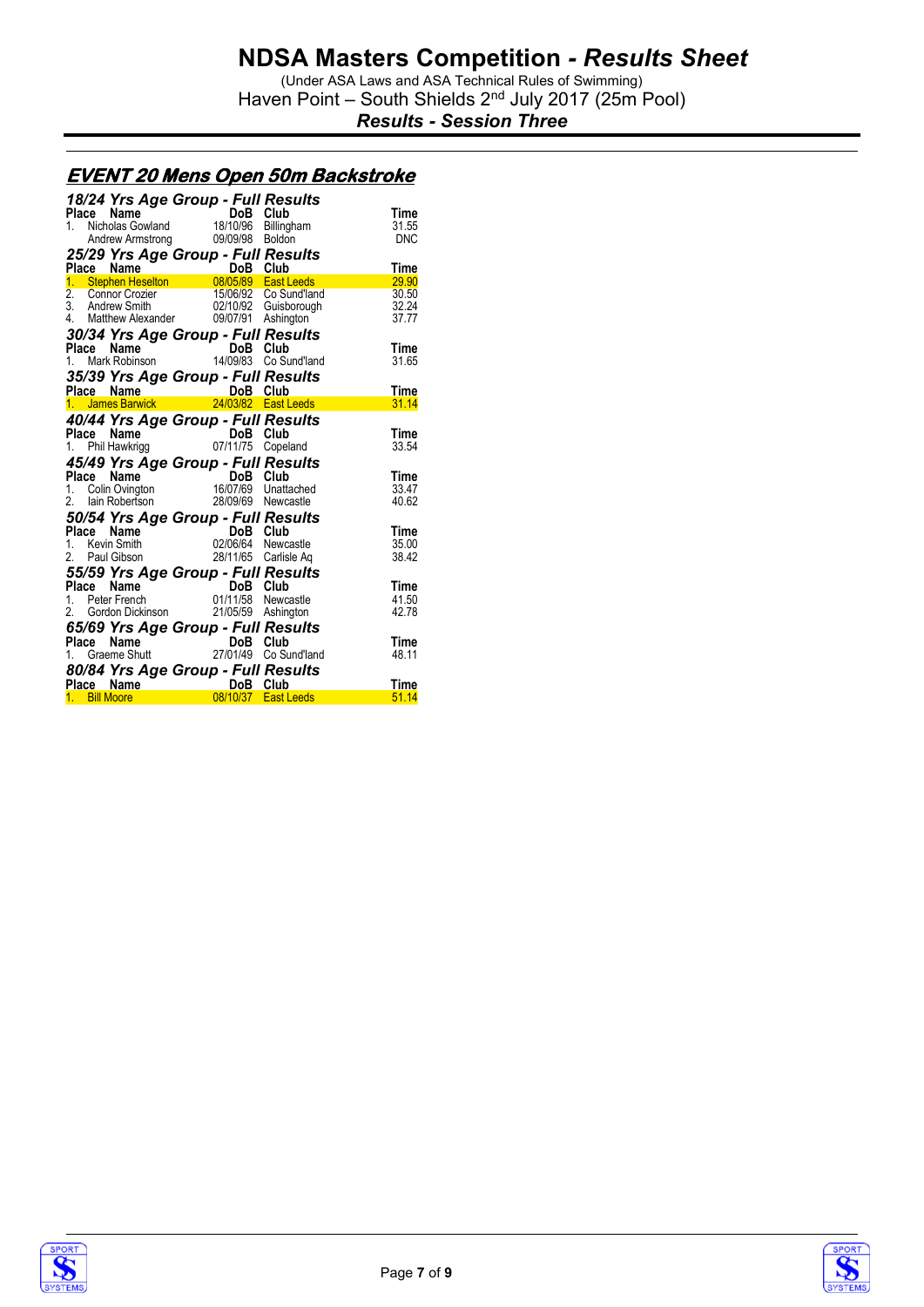(Under ASA Laws and ASA Technical Rules of Swimming) Haven Point - South Shields 2<sup>nd</sup> July 2017 (25m Pool)

*Results - Session Three*

|                                                                                                                                        |                                                               | <u>EVENT 21 Womens Open 100m Freestyle</u> |       |
|----------------------------------------------------------------------------------------------------------------------------------------|---------------------------------------------------------------|--------------------------------------------|-------|
|                                                                                                                                        | 18/24 Yrs Age Group - Full Results                            |                                            |       |
| Place Name                                                                                                                             | DoB Club                                                      | Time                                       | 50    |
| 1. Imogen Fife                                                                                                                         | 26/04/96 Co Sund'land                                         | 1:28.18                                    | 43.73 |
|                                                                                                                                        | 25/29 Yrs Age Group - Full Results                            |                                            |       |
| Place Name                                                                                                                             |                                                               | Time                                       | 50    |
| Bryony Scoffin<br>1.                                                                                                                   | n <b>DoB Club</b><br>n 21/04/89 Guisb<br>21/04/89 Guisborough | 1:09.72                                    | 33.19 |
| 2. Leona Hinds                                                                                                                         | 20/12/91 NottmLeander                                         | 1:16.91                                    | 36.93 |
|                                                                                                                                        | 30/34 Yrs Age Group - Full Results                            |                                            |       |
| Place Name <b>Name</b>                                                                                                                 | DoB Club                                                      | Time                                       | 50    |
| Emily Nardini<br>1.                                                                                                                    | 20/11/87 Newcastle                                            | 59.58                                      | 28.63 |
|                                                                                                                                        | 35/39 Yrs Age Group - Full Results                            |                                            |       |
| Place Name                                                                                                                             | DoB Club                                                      | Time                                       | 50    |
| Emma Wills<br>$1_{\cdot}$                                                                                                              | 28/07/79 York City                                            | 1:00.81                                    | 29.53 |
|                                                                                                                                        | 40/44 Yrs Age Group - Full Results                            |                                            |       |
| Place Name                                                                                                                             | <b>Example 19 DoB</b> Club                                    | Time                                       | 50    |
| 1.                                                                                                                                     | Jayne Blizzard 07/06/73 King'f Scar                           | 1:16.83                                    | 36.84 |
|                                                                                                                                        | 45/49 Yrs Age Group - Full Results                            |                                            |       |
|                                                                                                                                        | Place Name DoB Club                                           | Time                                       | 50    |
|                                                                                                                                        | 1. Nina Williams 11/09/70 East Leeds                          | 1:03.42                                    | 30.45 |
|                                                                                                                                        | 50/54 Yrs Age Group - Full Results                            |                                            |       |
|                                                                                                                                        | Place Name DoB Club                                           | Time                                       | 50    |
| Kath Minghella                                                                                                                         | 22/09/64 King'f Scar                                          | 1:19.75                                    | 38.23 |
|                                                                                                                                        |                                                               |                                            |       |
| 55/59 Yrs Age Group - Full Results<br>Place Name DoB Club<br>1. Joan Edwards 28/02/58 Consett                                          |                                                               | Time                                       | 50    |
|                                                                                                                                        |                                                               | 1:12.59                                    | 35.37 |
|                                                                                                                                        |                                                               | 1:13.42                                    | 36.02 |
|                                                                                                                                        |                                                               | 1:25.06                                    | 40.49 |
|                                                                                                                                        |                                                               | 1:46.32                                    | 49.88 |
| 2. Verity Dobbie<br>2. Carol Boagey<br>3. Carol Boagey<br>4. Gillian Sheehan<br>Judith Hattle<br>21/04/60 Cartiste An<br>Judith Hattle | 21/04/60 Carlisle Aq                                          | <b>DNC</b>                                 |       |
|                                                                                                                                        | 60/64 Yrs Age Group - Full Results                            |                                            |       |
| Place Name                                                                                                                             |                                                               | Time                                       | 50    |
| 1. Mary Purvis                                                                                                                         | <b>DoB Club</b><br>10/10/55 Alnwick Dol                       | 1:15.84                                    | 36.54 |
| 2. Sally Shields                                                                                                                       | 15/10/54 Bo Kirklees                                          | 1:17.98                                    | 37.23 |
| 3. Lindy Woodrow                                                                                                                       | 09/05/54 Co Sund'land                                         | 1:40.89                                    | 48.18 |
|                                                                                                                                        | 65/69 Yrs Age Group - Full Results                            |                                            |       |
| Place Name                                                                                                                             | DoB Club                                                      | Time                                       | 50    |
| <b>Gail Daffern</b>                                                                                                                    | 26/08/50 East Leeds                                           | 1:47.64                                    | 50.09 |